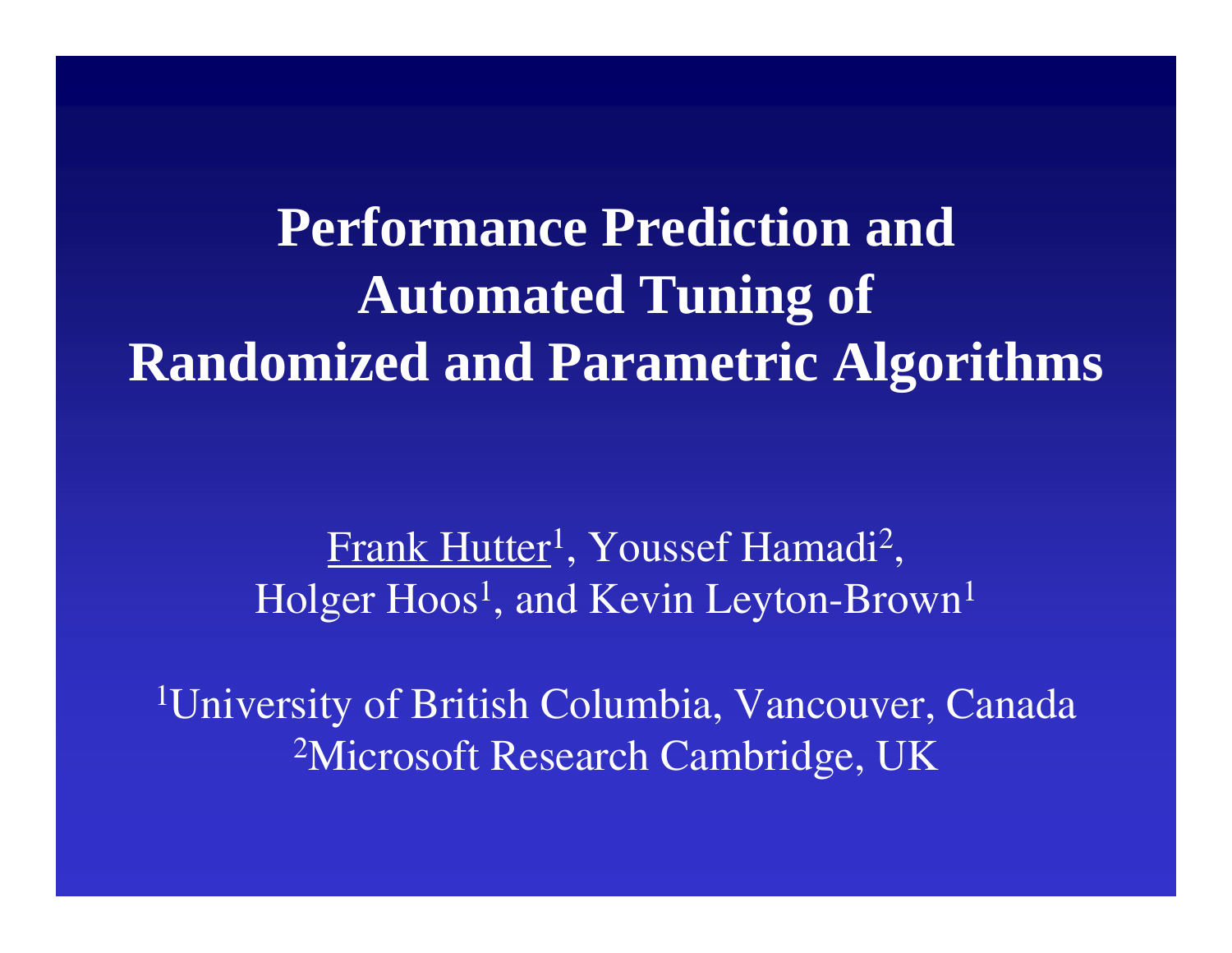## Motivation: Performance Prediction

- Useful for research in algorithms
	- What makes problems hard?
	- Constructing hard benchmarks
	- Constructing algorithm portfolios (satzilla)
	- Algorithm design
- Newer applications
	- Optimal restart strategies (see previous talk by Gagliolo et al.)
	- Automatic parameter tuning (this talk)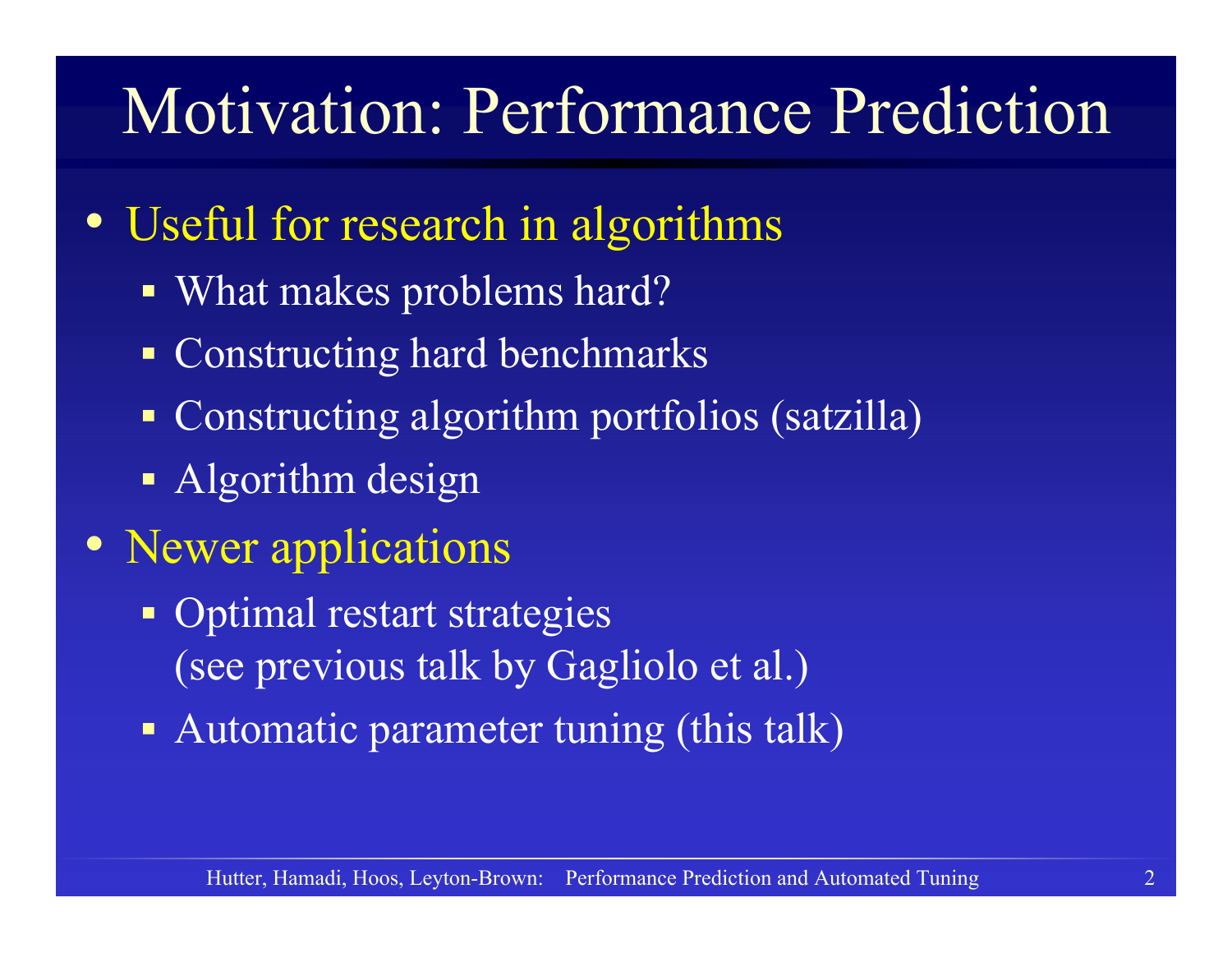# Motivation: Automatic tuning

- • Tuning parameters is a pain
	- $\blacksquare$ Many parameters  $\rightarrow$  combinatorially many configurations
	- $\blacksquare$ About 50% of development time can be spent tuning parameters
- $\bullet$  Examples of parameters
	- Tree Search: variable/value heuristics, propagation, restarts, ...
	- $\blacksquare$ Local Search: noise, tabu length, strength of escape moves, ...
	- $\blacksquare$  $CP:$  modelling parameters  $+$  algorithm choice  $+$  algo params
- $\bullet$ Idea: automate tuning with methods from AI
	- More scientific approach
	- $\blacksquare$ More powerful: e.g. automatic per instance tuning
	- П Algorithm developers can focus on more interesting problems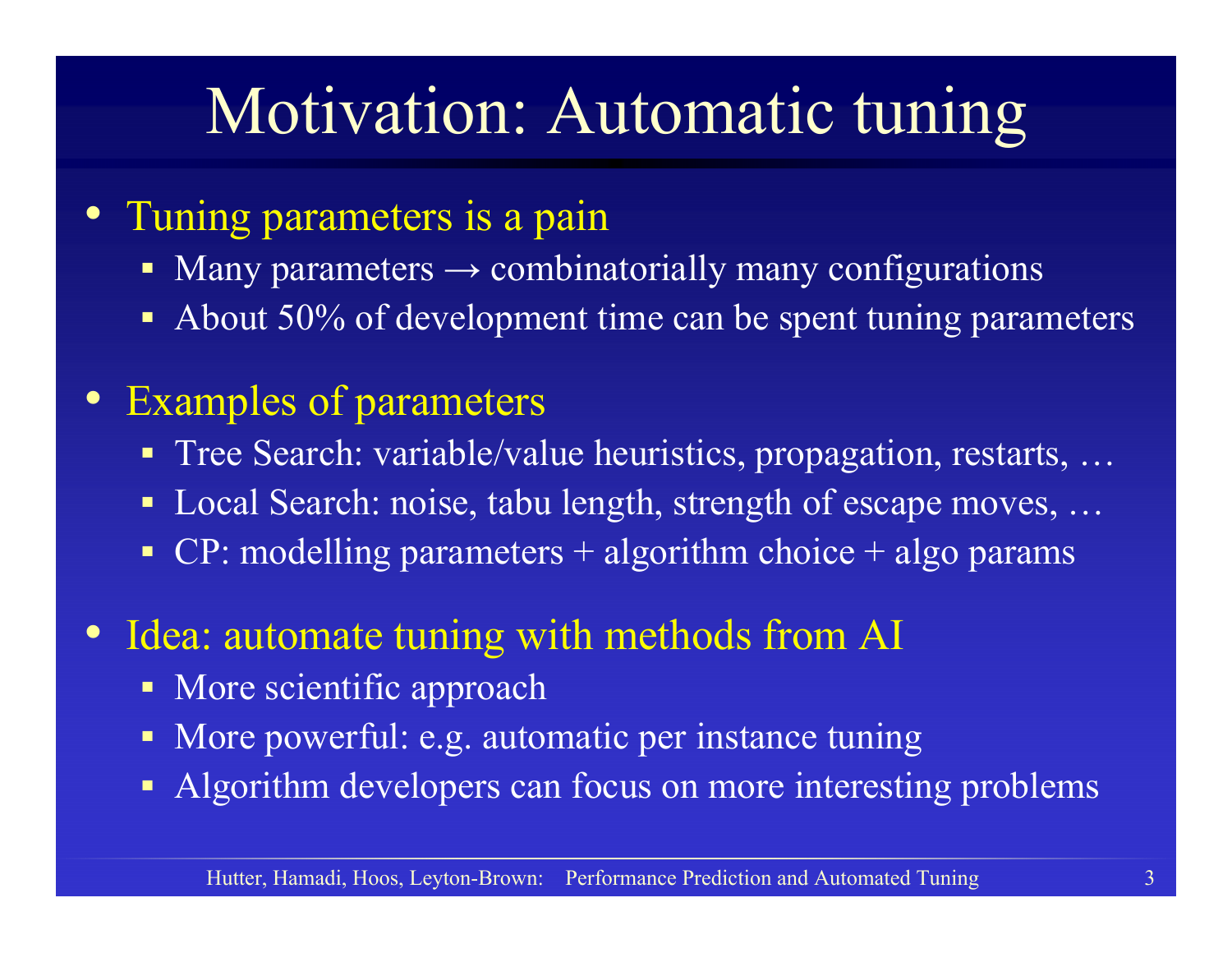#### Related work

#### • Performance Prediction

[Lobjois and Lemaître, '98, Horvitz et. al '01, Leyton-Brown, Nudelman et al. '02 & '04, Gagliolo & Schmidhuber '06]

#### • Automatic Tuning

- **Best fixed parameter setting for instance set** [Birattari et al. '02, Hutter '04, Adenso-Diaz & Laguna '05]
- $\blacksquare$  Best fixed setting for each instance [Patterson & Kautz '02]
- $\blacksquare$  Changing search strategy during the search [Battiti et al, '05, Lagoudakis & Littman, '01/'02, Carchrae & Beck '05]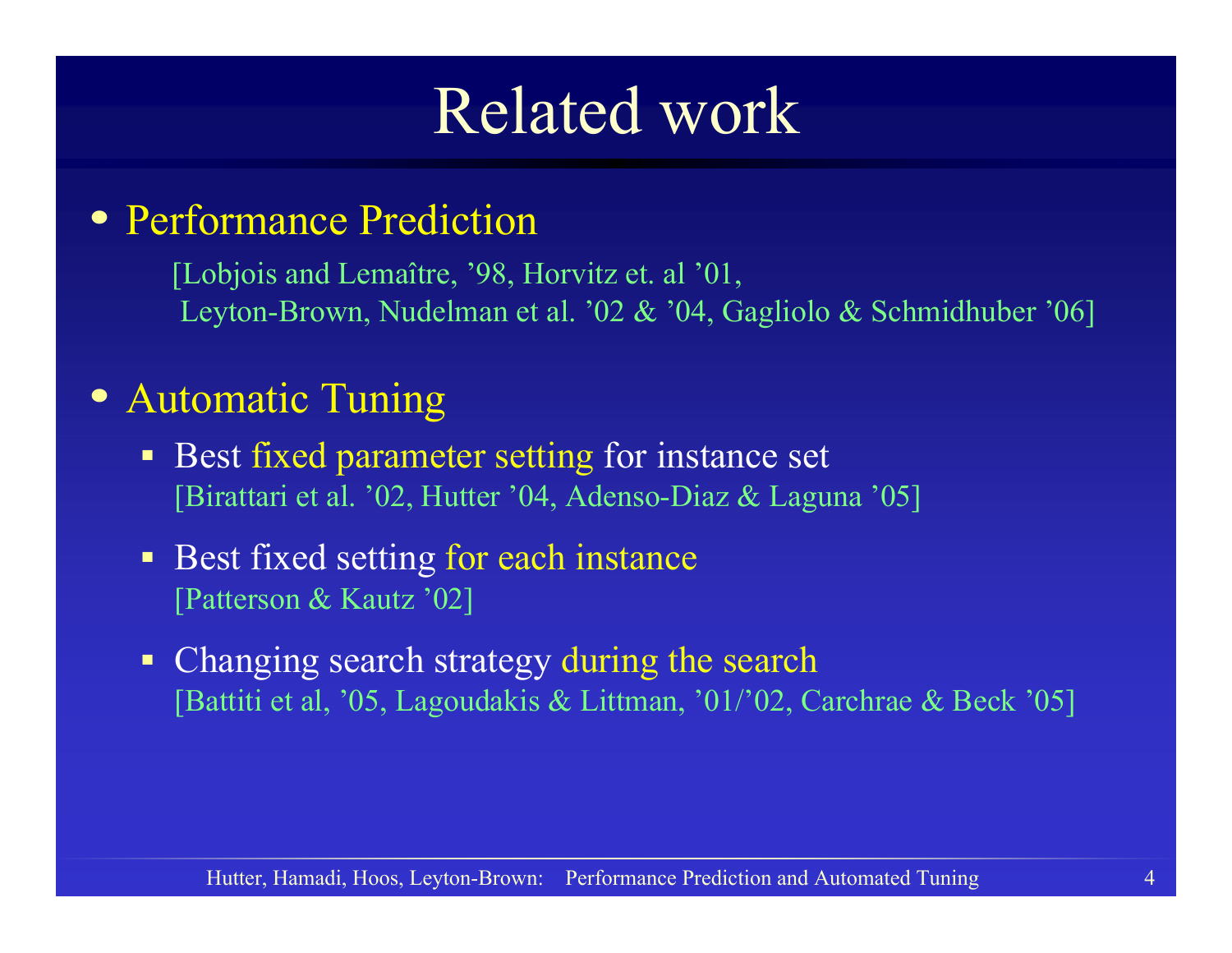## Overview

- Previous work on empirical hardness models [Leyton-Brown, Nudelman et al. '02 & '04]
- EH models for randomized algorithms
- EH models for parametric algorithms
- Automatic tuning based on these
- Ongoing Work and Conclusions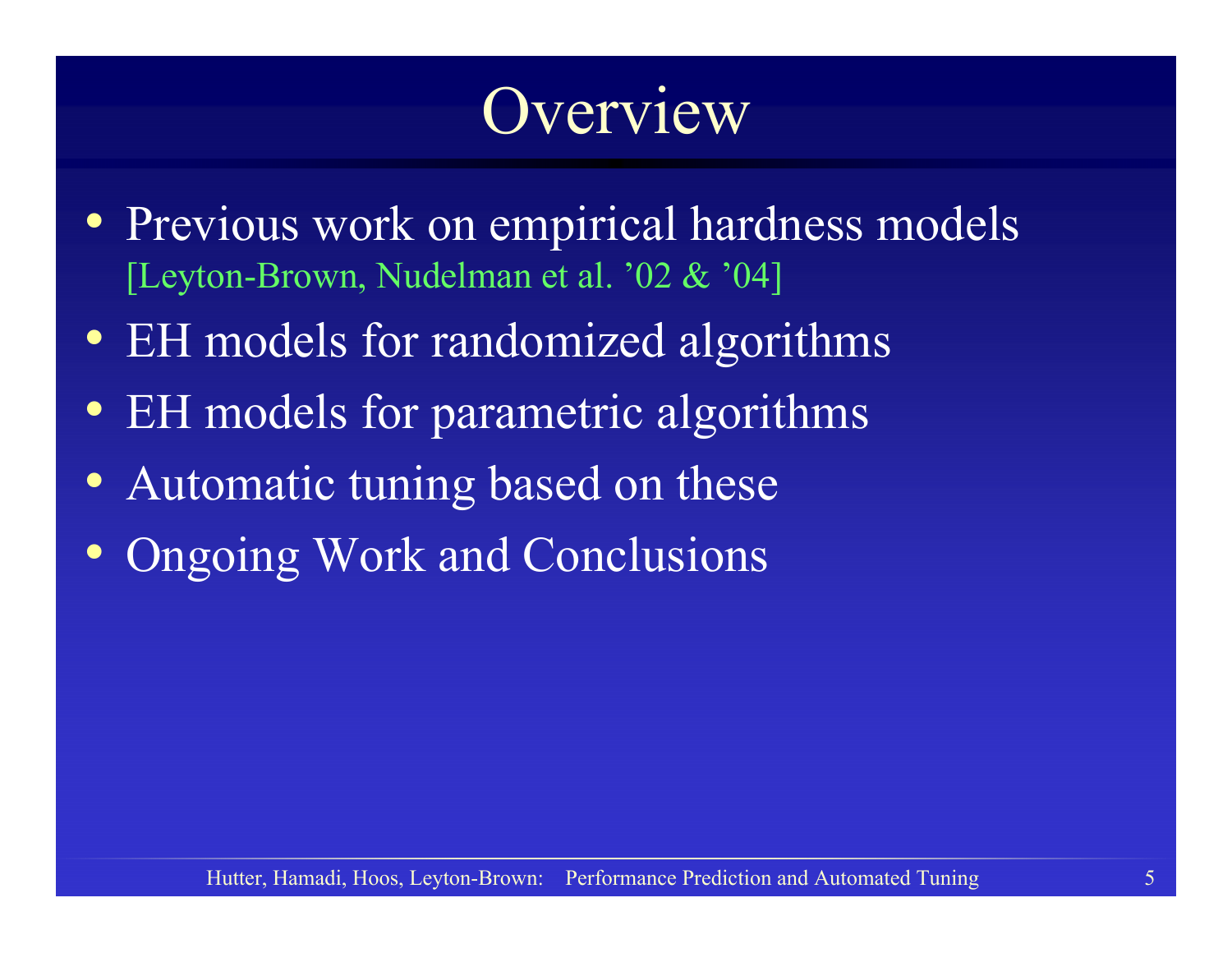# Empirical hardness models: basics

- Training: Given a set of t instances inst $_1,...,$ inst $_t$ 
	- For each instance inst<sub>i</sub>
		- $\mathcal{L}_{\mathcal{A}}$ - Compute instance features  $\mathbf{x}_i = (x_{i1},...,x_{im})$
		- $\mathcal{L}_{\mathcal{A}}$ - Run algorithm and record its runtime  $y_i$
	- Learn function f: features  $\rightarrow$  runtime, such that  $y_i \approx f(x_i)$  for  $i=1,...,t$
- Test / Practical use: Given a new instance  $inst_{t+1}$ 
	- **Compute features**  $\mathbf{x}_{t+1}$
	- Predict runtime  $y_{t+1} = f(\mathbf{x}_{t+1})$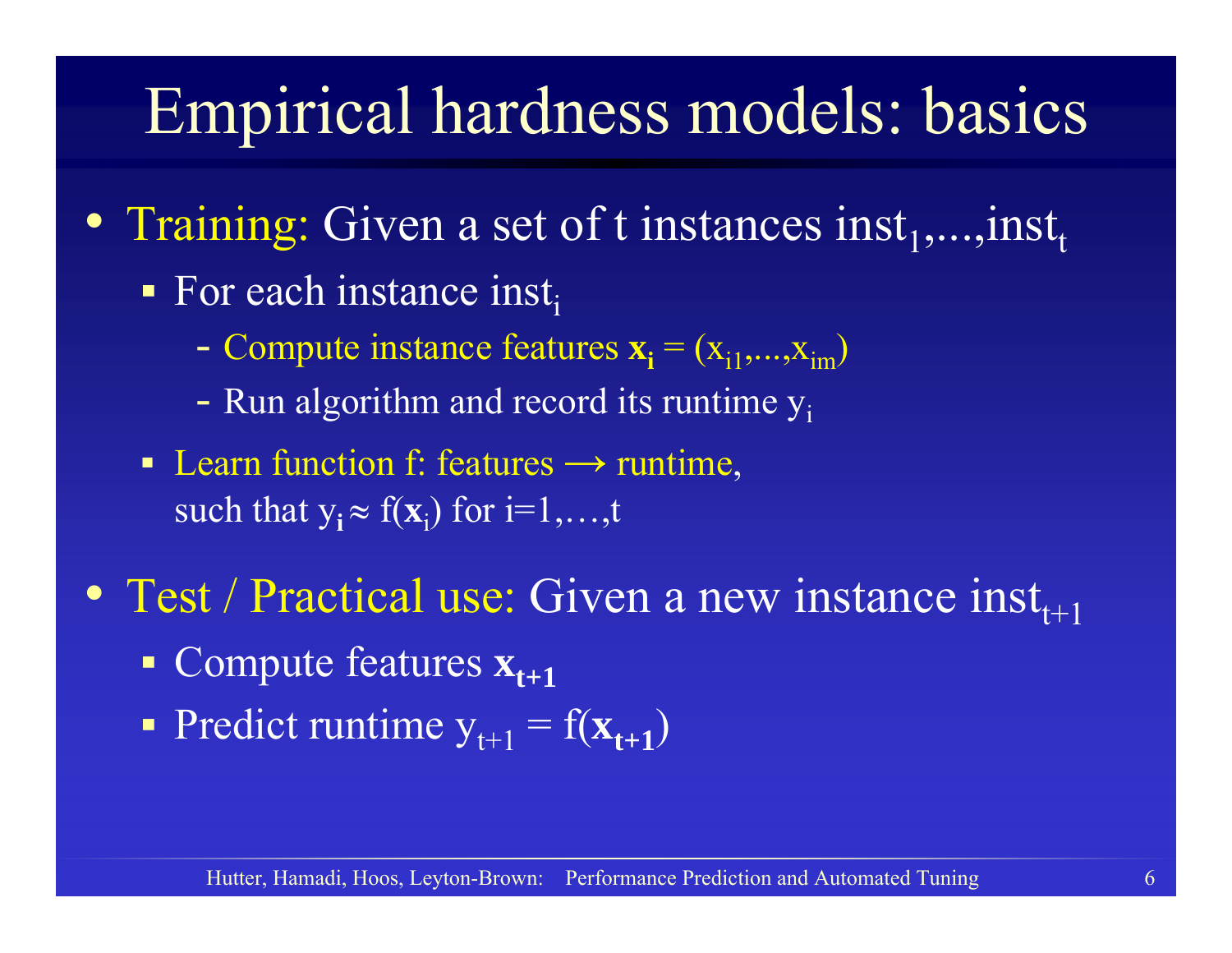#### Which instance features?

- • Features should be computable in polytime
	- Basic properties, e.g. #vars, #clauses, ratio
	- $\blacksquare$ Graph-based characterics
	- Local search and DPLL probes
- Combine features to form more expressive basis functions  $\phi = (\phi_1,...,\phi_q)$ 
	- Can be arbitrary combinations of the features  $x_1,...,x_m$
- Basis functions used for SAT in [Nudelman et al. '04]
	- 91 original features:  $x_i$
	- Pairwise products of features:  $x_i * x_j$
	- **Feature selection to pick best basis functions**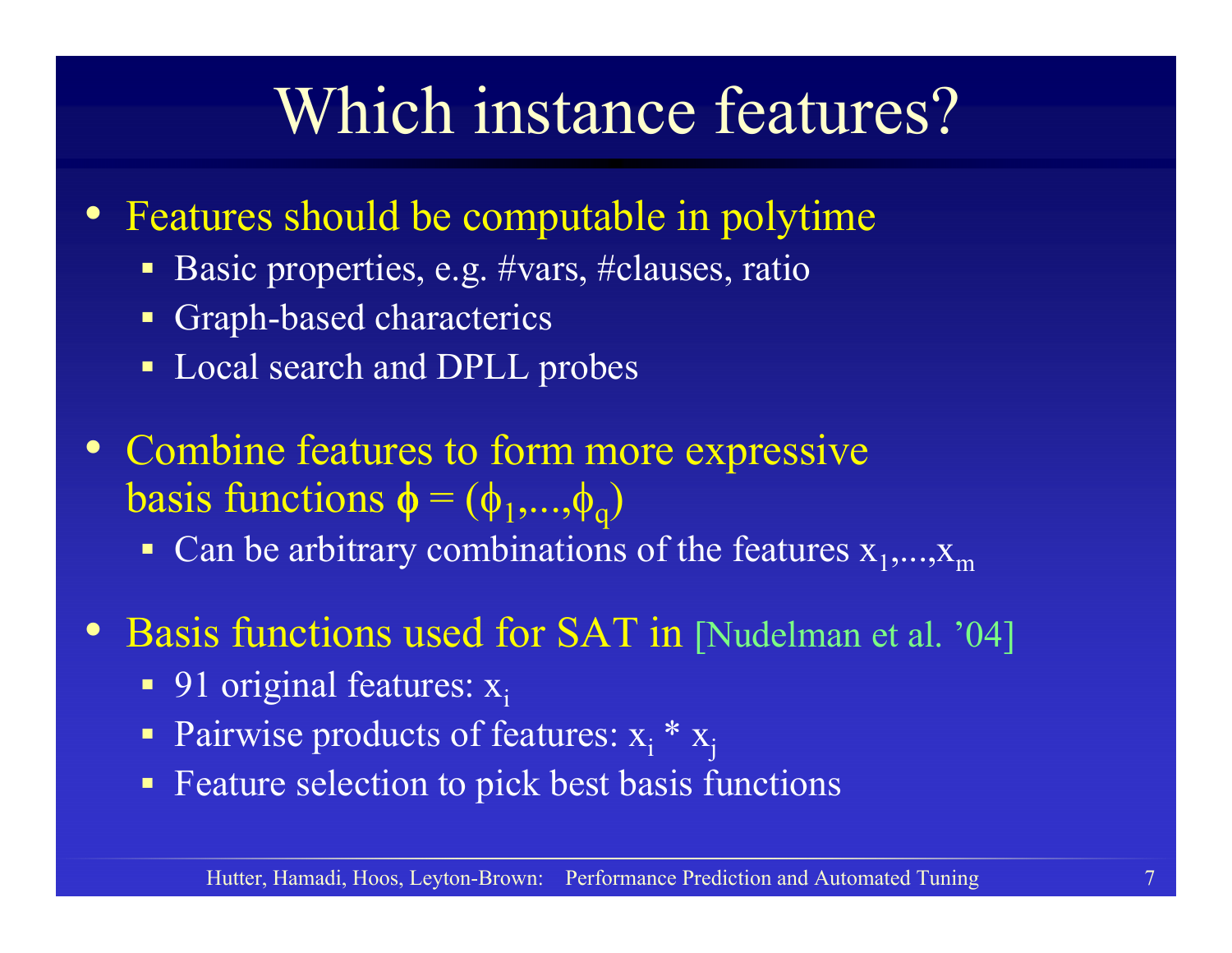#### How to learn function f: features  $\rightarrow$  runtime?

- Runtimes can vary by orders of magnitude
	- Need to pick an appropriate model
	- **Log-transform the output** e.g. runtime is  $10^3$  sec  $\Leftrightarrow$   $y_i = 3$
- Simple functions show good performance
	- **-** Linear in the basis functions:  $y_i \approx f(\phi_i) = \phi_i^* \mathbf{w}^T$ 
		- - Learning: fit the weights **<sup>w</sup>** (ridge regression:  $\mathbf{w} = (\lambda + \Phi^T \Phi)^{-1} \Phi^T \mathbf{y}$ )
	- Gaussian Processes didn't improve accuracy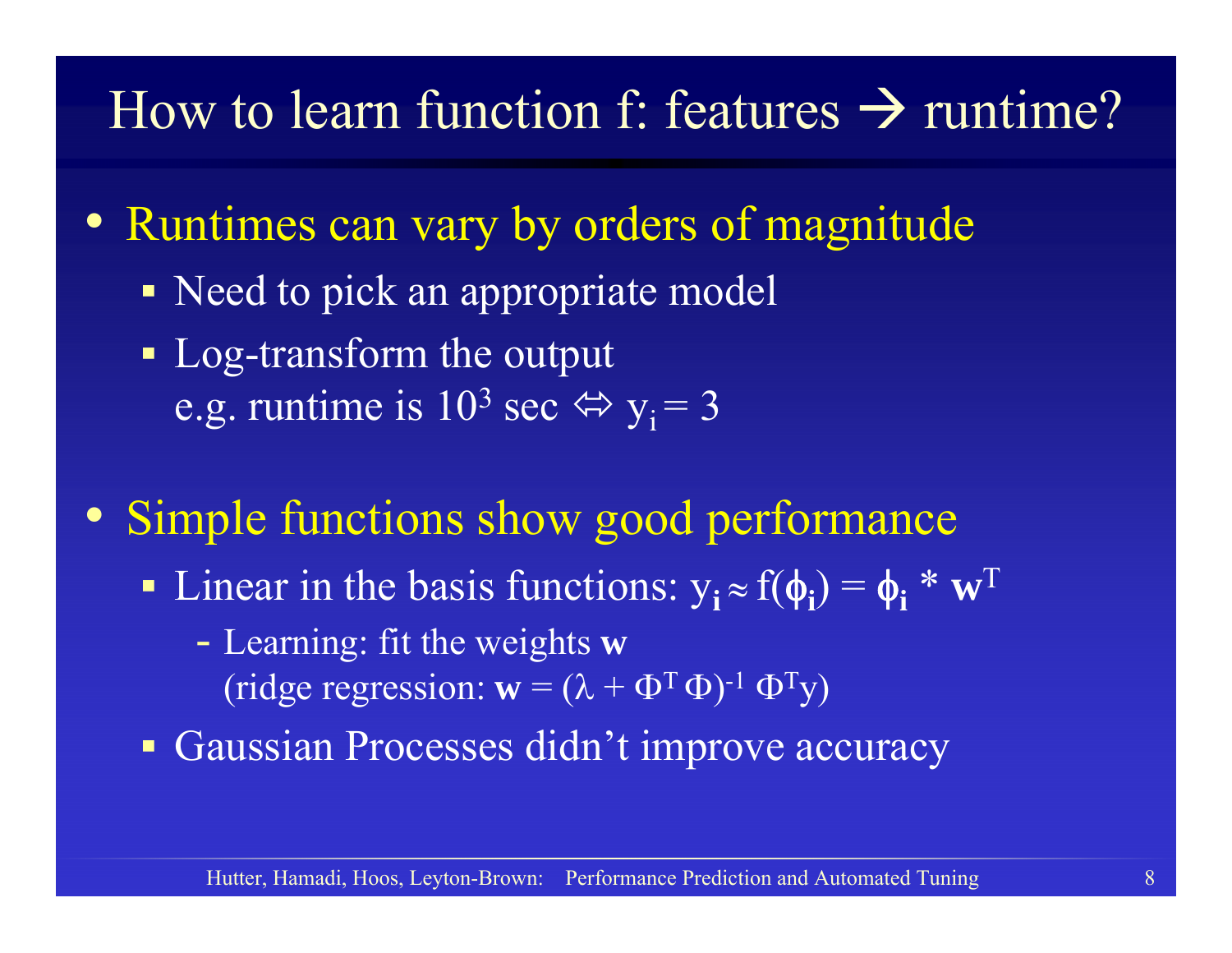## Overview

- Previous work on empirical hardness models [Leyton-Brown, Nudelman et al. '02 & '04]
- EH models for randomized algorithms
- EH models for parametric algorithms
- Automatic tuning based on these
- Ongoing Work and Conclusions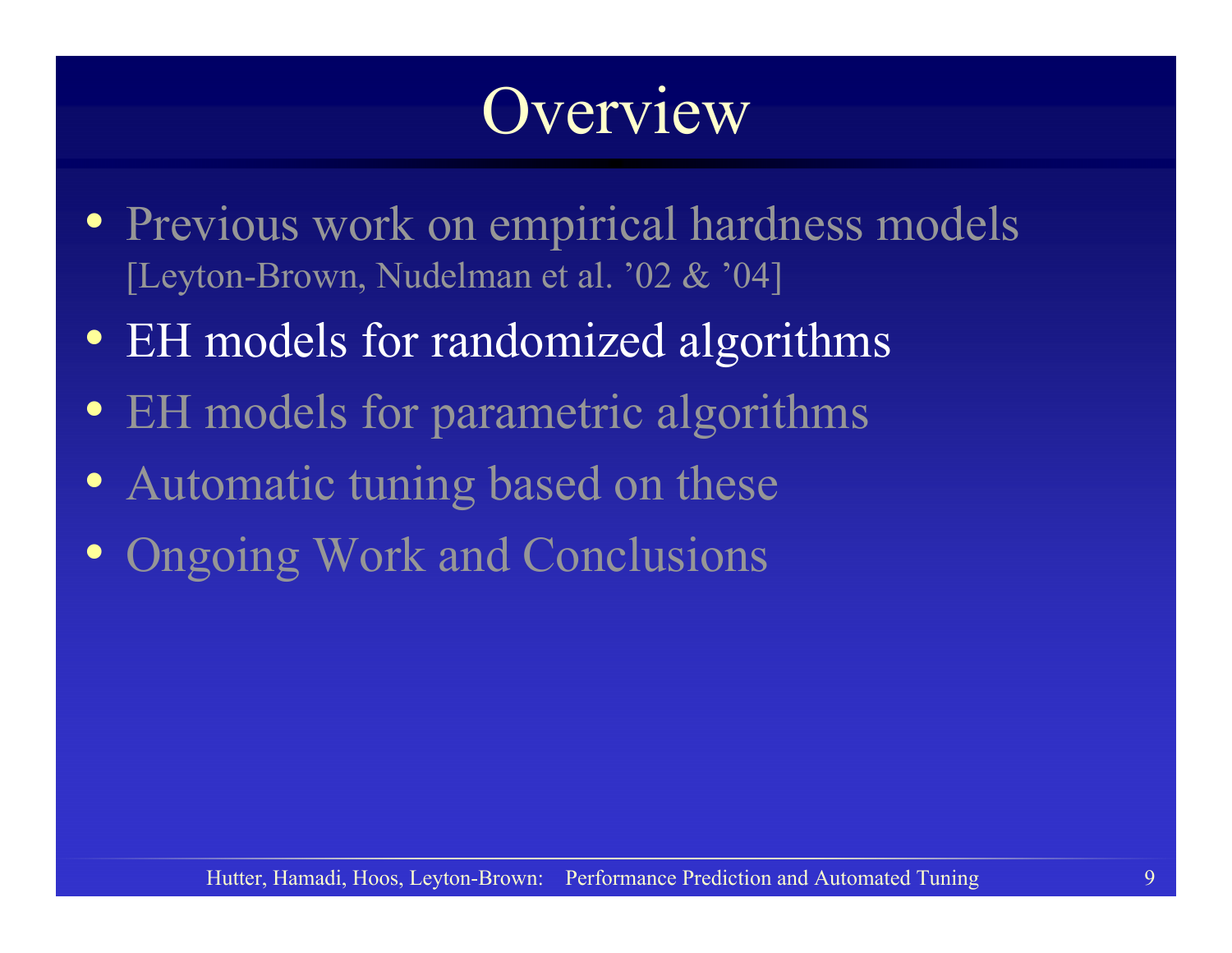# EH models for randomized algorithms

- $\bullet$ We have incomplete, randomized local search algorithms
	- $\blacksquare$ Can this same approach still predict the run-time ? Yes!
- $\bullet$  Algorithms are incomplete (local search)
	- **Train and test on satisfiable instances only**
- $\bullet$  Randomized
	- $\blacksquare$ Ultimately, want to predict entire run-time distribution (RTDs)
	- $\blacksquare$ For our algorithms, RTDs are typically exponential
	- $\blacksquare$  Can be characterized by a single sufficient statistic (e.g. median run-time)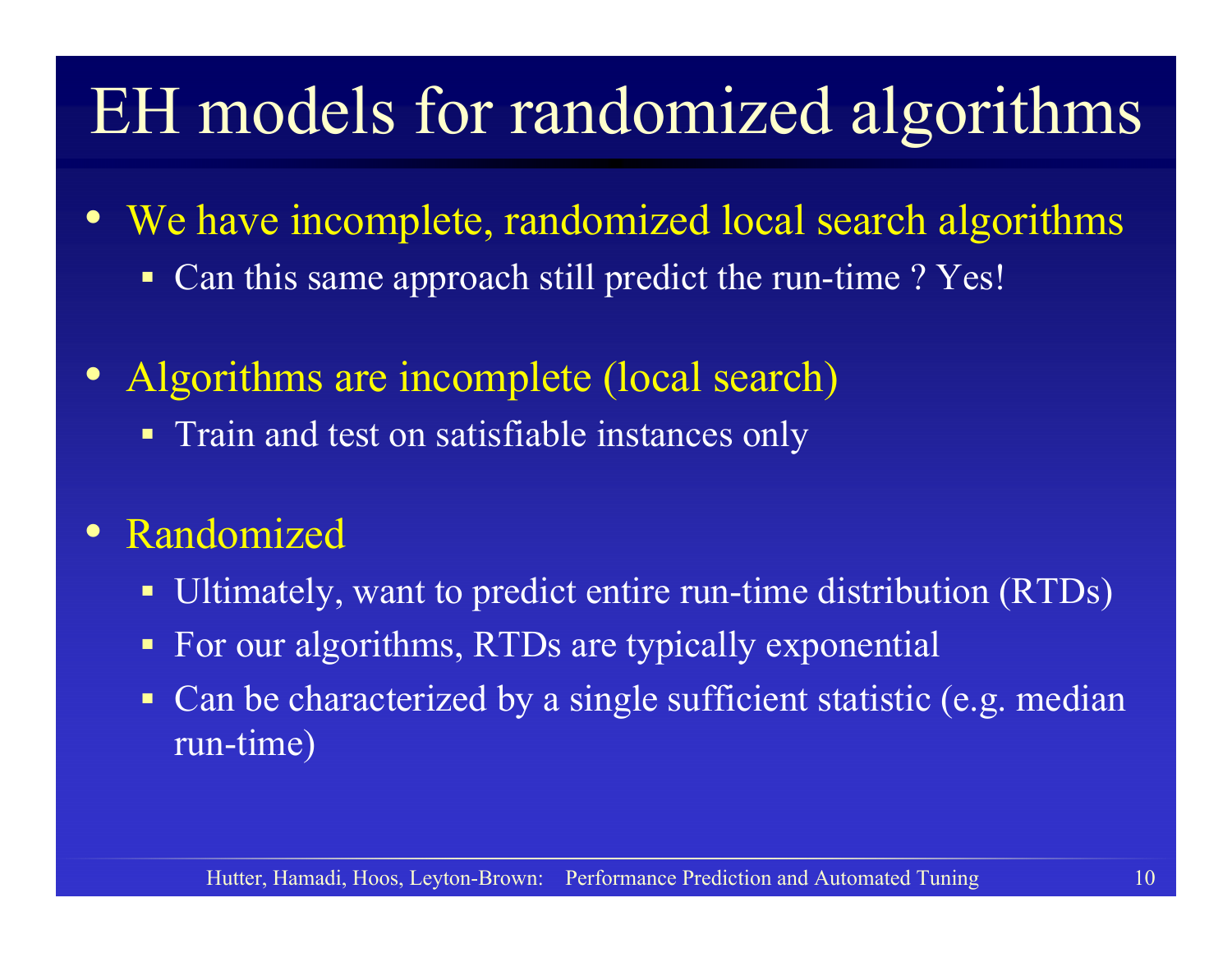#### EH models: basics  $\rightarrow$  sufficient stats for RTD

- •Training: Given a set of t instances inst<sub>1</sub>,..., inst<sub>t</sub>
	- For each instance inst<sub>i</sub>
		- Compute instance features  $\mathbf{x_i} = (x_{i1},...,x_{im})$
		- Compute basis functions  $\phi_i = (\phi_{i1},...,\phi_{ik})$
		- Run algorithm and record its runtime  $y_i$
	- $\blacksquare$ Learn function f: basis functions  $\rightarrow$  runtime, such that  $y_i \approx f(\phi_i)$  for i=1,...,t
- Test / Practical use: Given a new instance  $inst_{t+1}$ 
	- Compute features  $\mathbf{x}_{t+1}$
	- **Compute basis functions**  $\phi_{t+1} = (\phi_{t+1,1},...,\phi_{t+1,k})$
	- Predict runtime  $y_{t+1} = f(\phi_{t+1})$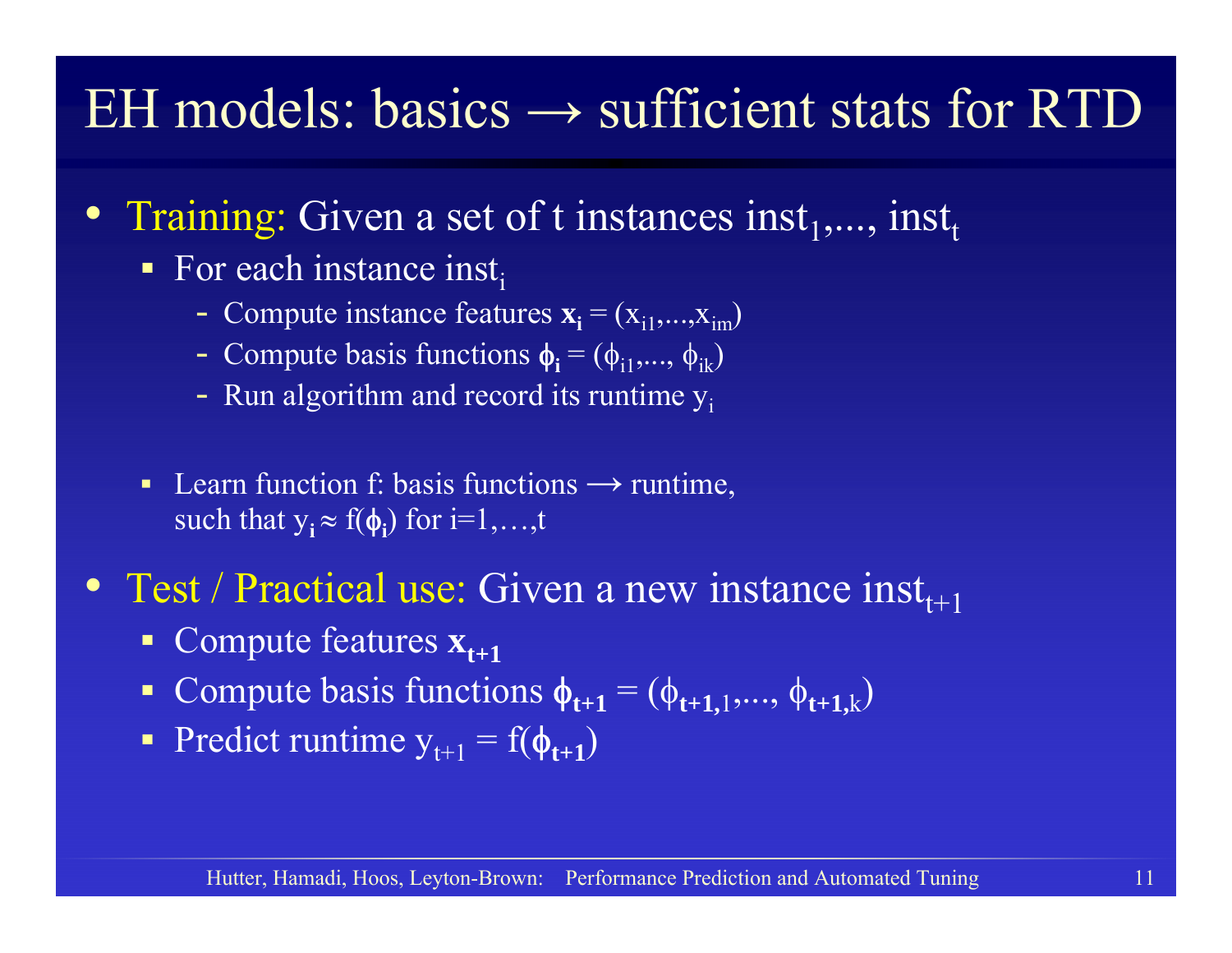#### EH models: basics  $\rightarrow$  sufficient stats for RTD

- Training: Given a set of t instances inst<sub>1</sub>,..., inst<sub>t</sub>
	- For each instance inst<sub>i</sub>
		- Compute instance features  $\mathbf{x_i} = (x_{i1},...,x_{im})$
		- Compute basis functions  $\phi_i = (\phi_{i1},...,\phi_{ik})$
		- Run algorithm multiple times and record its runtimes  $y_i^1, ..., y_i^k$
		- Fit sufficient statistics  $s_i$  for distribution from  $y_i^1, \ldots, y_i^k$
	- **Learn function f: basis functions**  $\rightarrow$  **sufficient statistics,** such that  $s_i \approx f(\phi_i)$  for i=1,...,t
- Test / Practical use: Given a new instance  $inst_{t+1}$ 
	- **Compute features**  $\mathbf{x}_{t+1}$
	- **Compute basis functions**  $\phi_{t+1} = (\phi_{t+1,1},...,\phi_{t+1,k})$
	- Predict sufficient statistics  $s_{t+1} = f(\phi_{t+1})$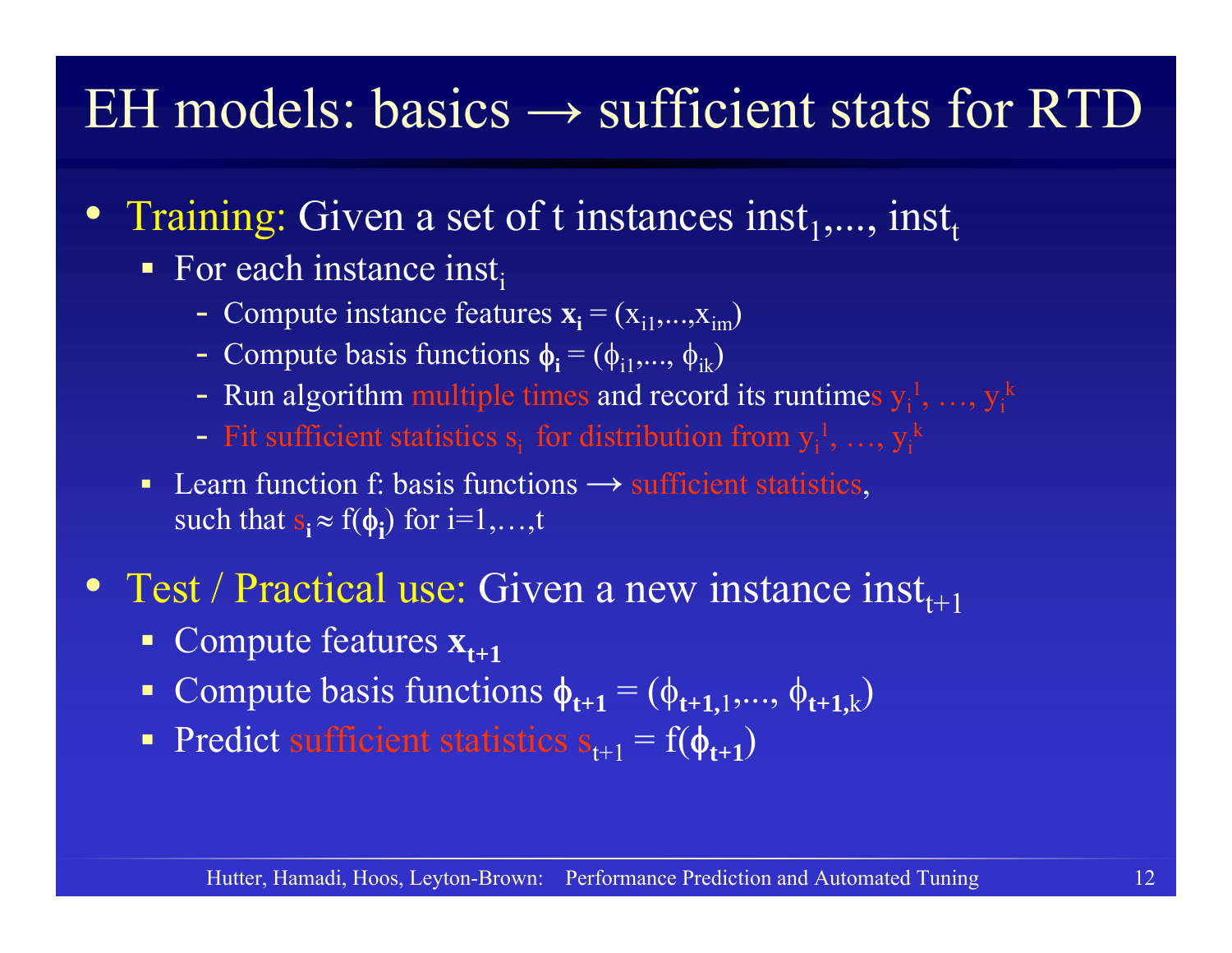# Predicting median run-time

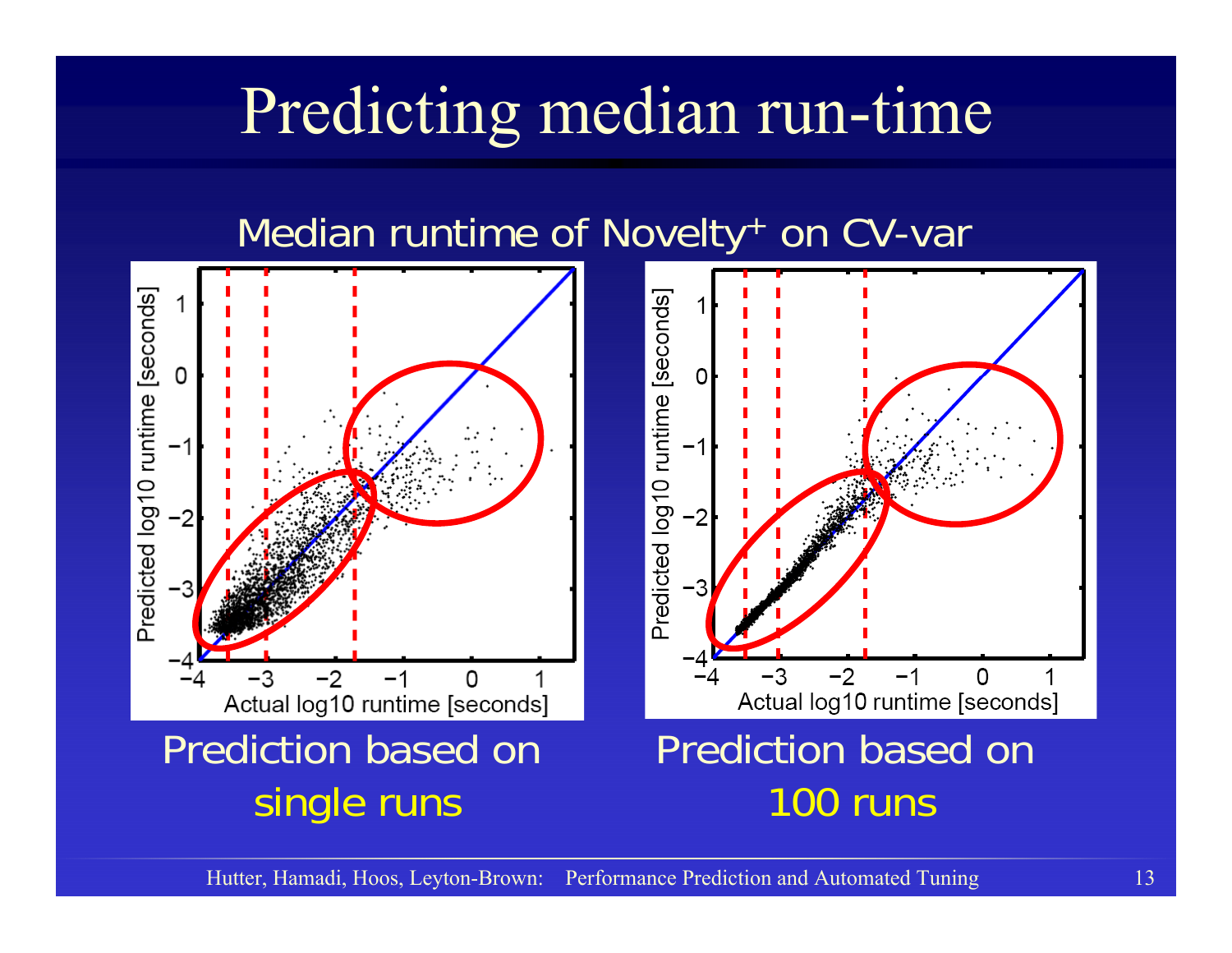#### Structured instances

#### Median runtime predictions based on 10 runs

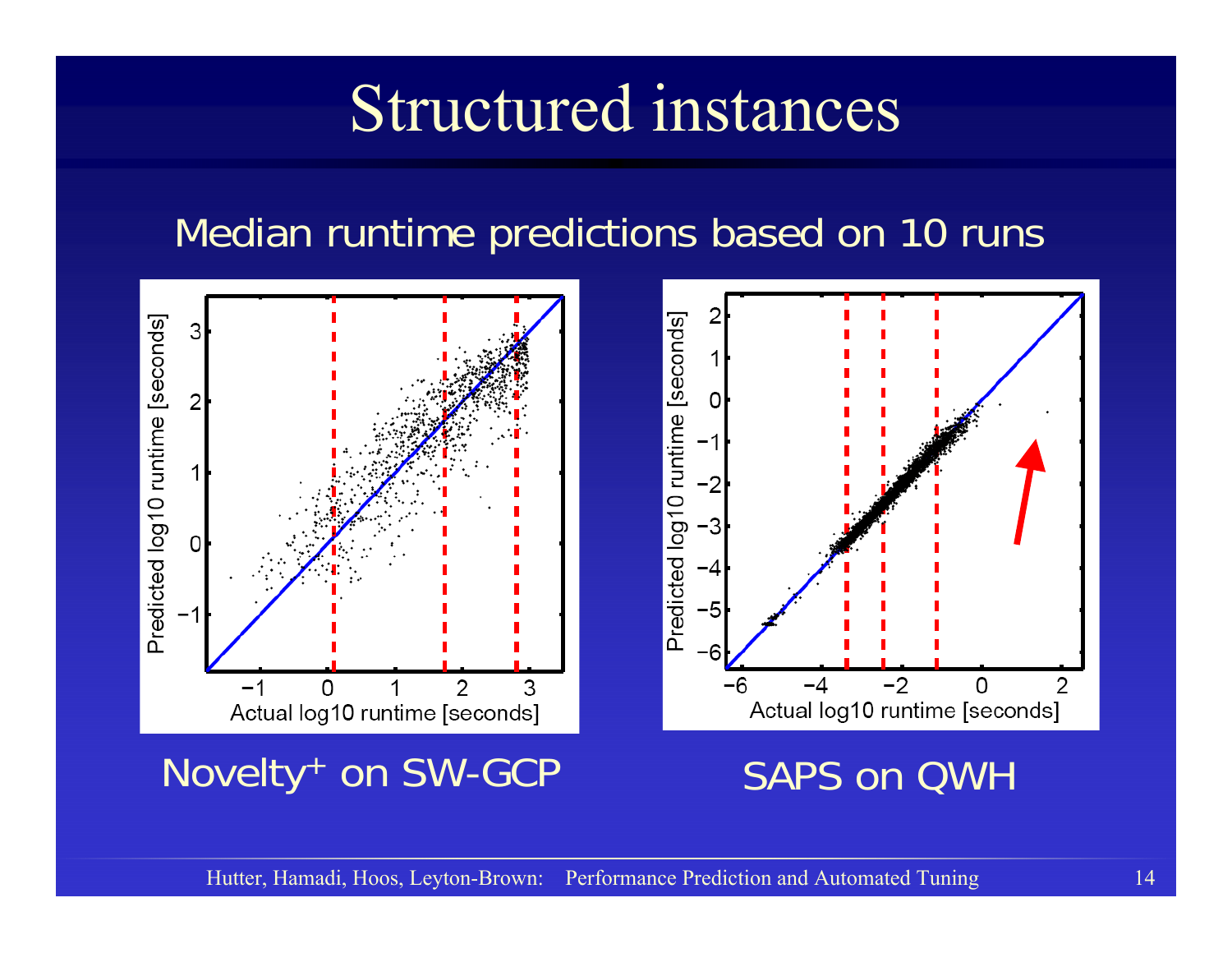#### Predicting run-time distributions

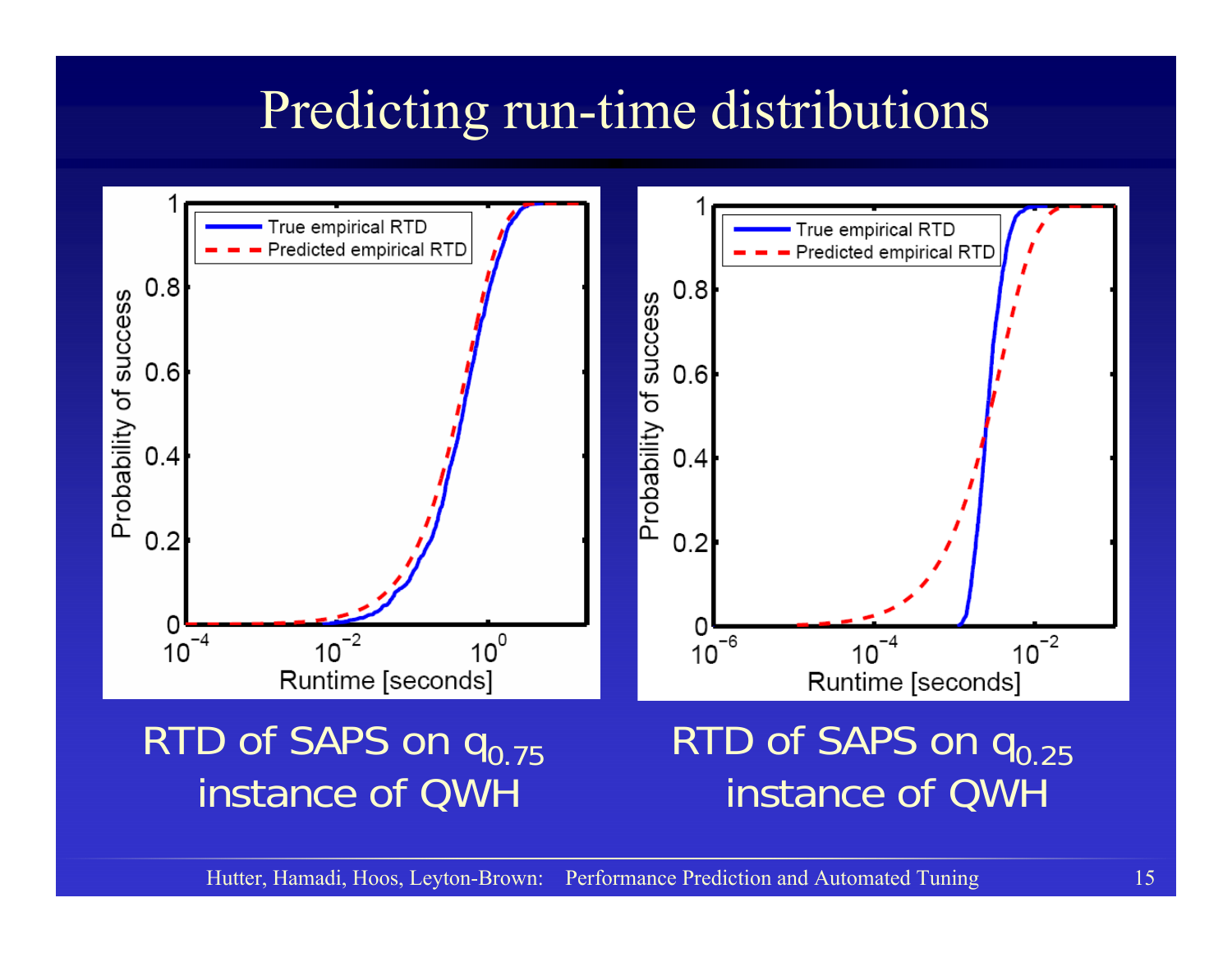## Overview

- Previous work on empirical hardness models [Leyton-Brown, Nudelman et al. '02 & '04]
- EH models for randomized algorithms
- EH models for parametric algorithms
- Automatic tuning based on these
- Ongoing Work and Conclusions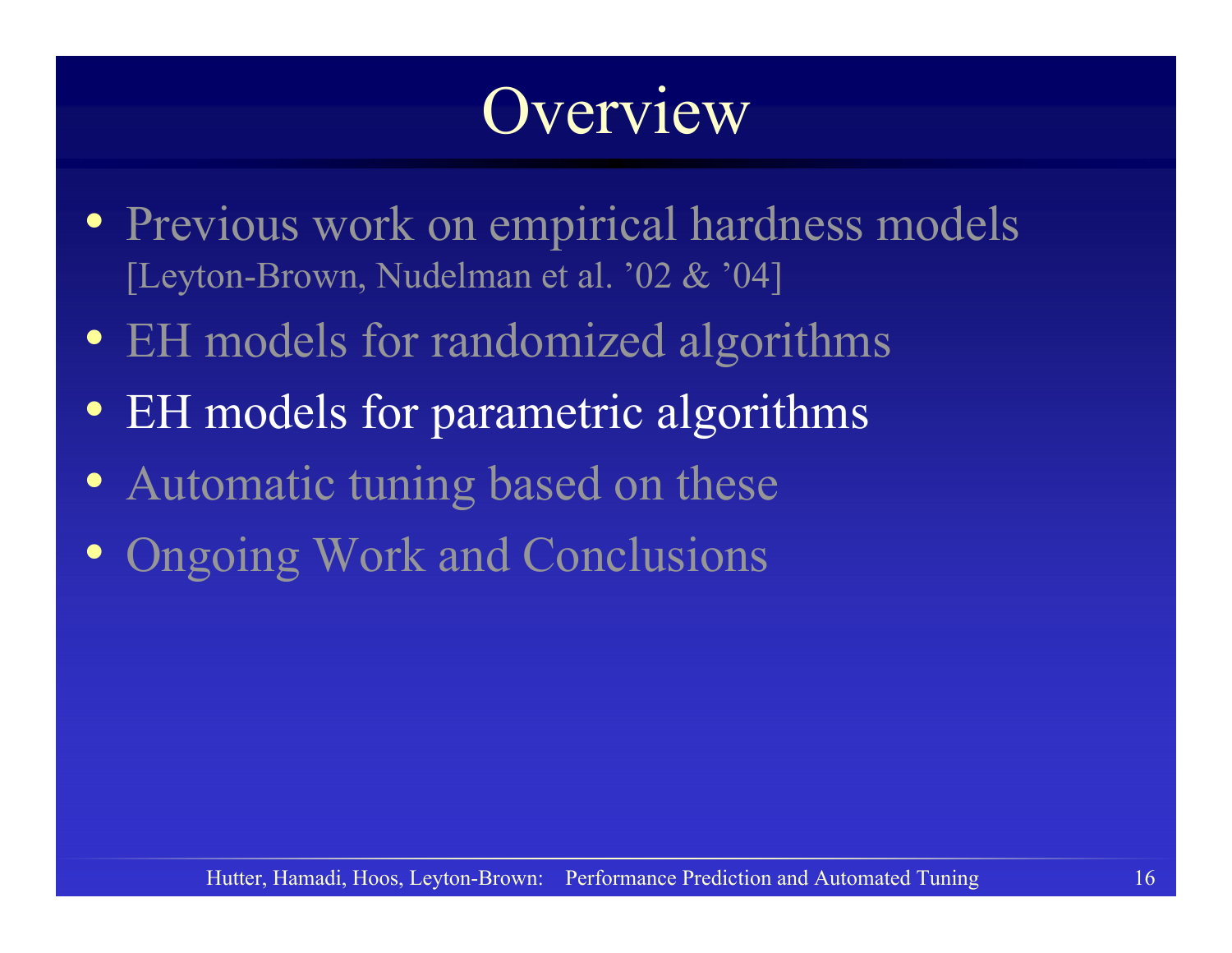## EH models: basics <sup>→</sup> parametric algos

- Training: Given a set of t instances inst<sub>1</sub>,..., inst<sub>t</sub>
	- For each instance inst<sub>i</sub>
		- Compute instance features  $\mathbf{x_i} = (x_{i1},...,x_{im})$

Compute basis functions  $\phi_i = \phi(x_i)$ 

- Run algorithm and record its runtime  $y_i$
- Learn function f: basis functions  $\rightarrow$  runtime, such that  $y_i \approx f(\phi_i)$  for i=1,...,t
- Test / Practical use: Given a new instance  $inst_{t+1}$ 
	- **Compute features**  $\mathbf{x}_{t+1}$

Compute basis functions  $\phi_{t+1} = \phi(\mathbf{x}_{t+1})$ Predict runtime  $y_{t+1} = f(\phi_{t+1})$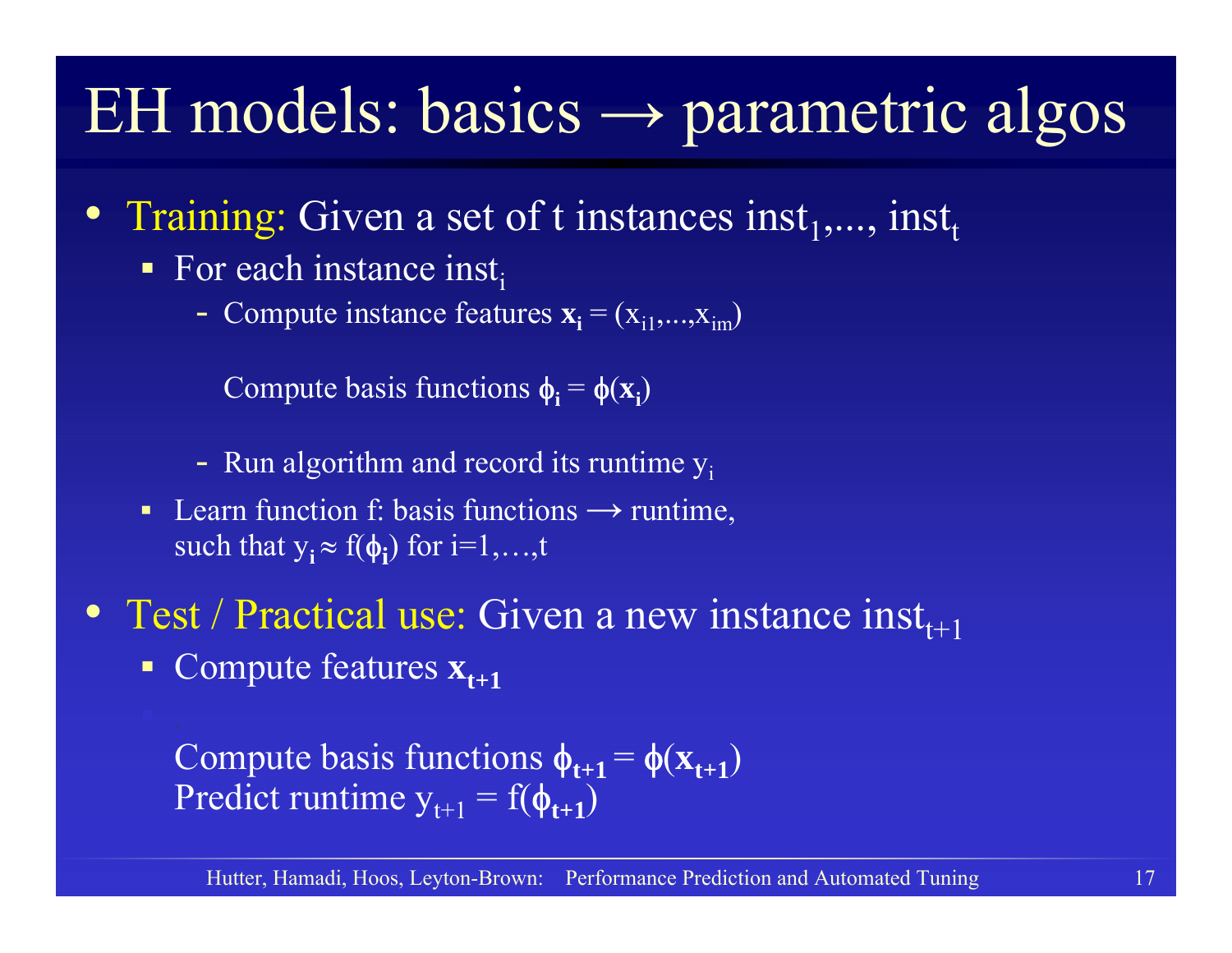## EH models: basics <sup>→</sup> parametric algos

- Training: Given a set of t instances inst<sub>1</sub>,..., inst<sub>t</sub>
	- For each instance inst<sub>i</sub>
		- Compute instance features  $\mathbf{x_i} = (x_{i1},...,x_{im})$
		- For parameter settings  $p_i^1,...,p_i^n$ Compute basis functions  $\phi_i$ <sup> $j = \phi(x_i, p_i)^j$  of features <u>and</u> parameter settings</sup> (quadratic expansion of params, multiplied by instance features)
		- Run algorithm with each setting  $p_i^j$  and record its runtime  $y_i^j$
	- Learn function f: basis functions  $\rightarrow$  runtime, such that  $y_i \approx f(\phi_i)$  for i=1,...,t
- Test / Practical use: Given a new instance  $inst_{t+1}$ 
	- **Compute features**  $\mathbf{x}_{t+1}$
	- For each parameter setting  $p^j$  of interest, Compute basis functions  $\phi_{t+1}$ <sup> $j = \phi(x_{t+1}, p^j)$ </sup> Predict runtime  $y_{t+1}$ <sup> $j = f(\phi_{t+1}^j)$ </sup>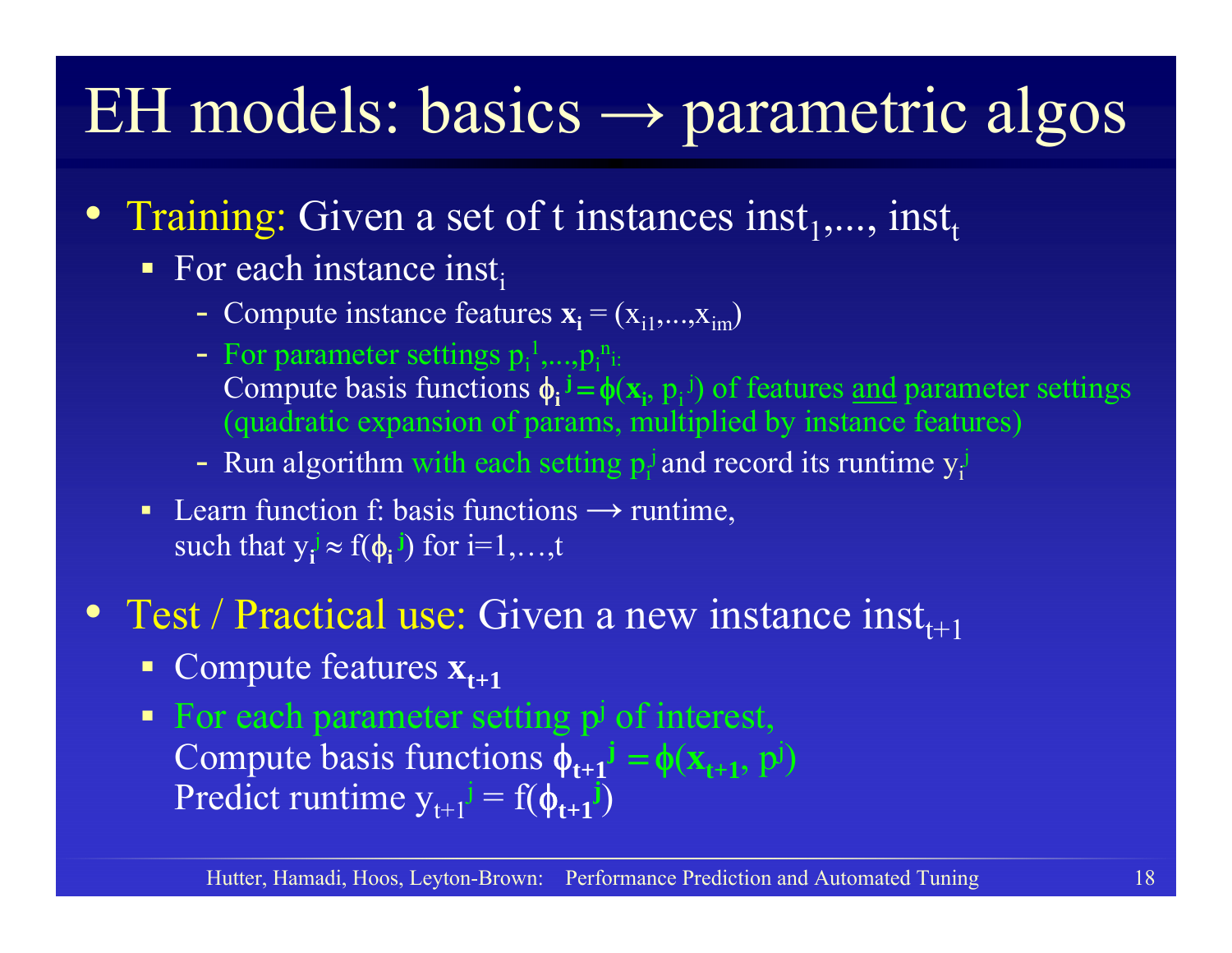#### Predicting SAPS with different settings

- • Train and test with 30 different parameter settings on QWH
- • Show 5 test instances, each with different symbol
	- п Easiest
	- п 25% quantile
	- п Median
	- п 75% quantile
	- Г **Hardest**
- $\bullet$  More variation in harder instances

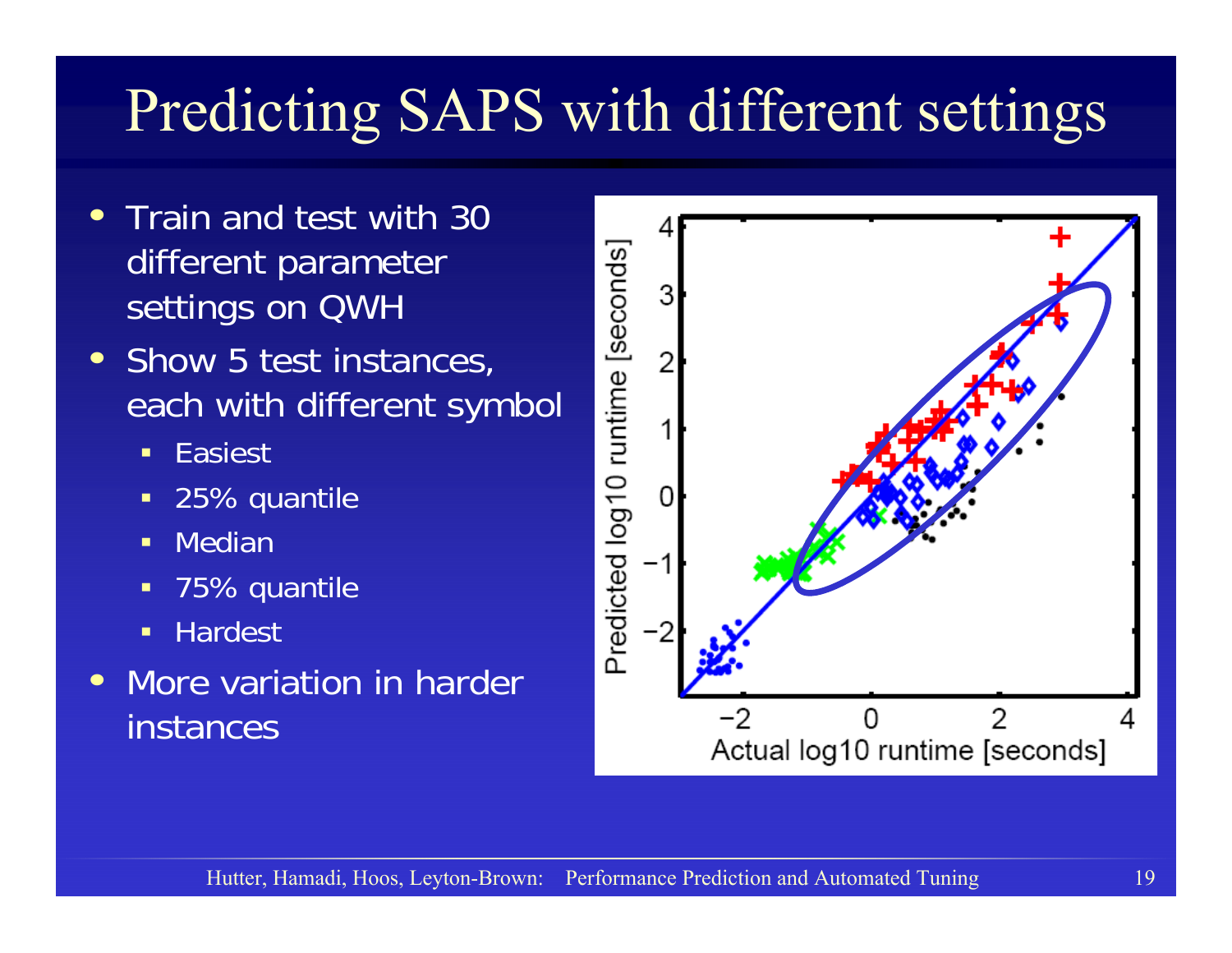## One instance in detail

#### (blue diamonds in previous figure)

- • Note: this is a projection from 40 dimensional joint feature/parameter space
- • Relative relationship predicted well

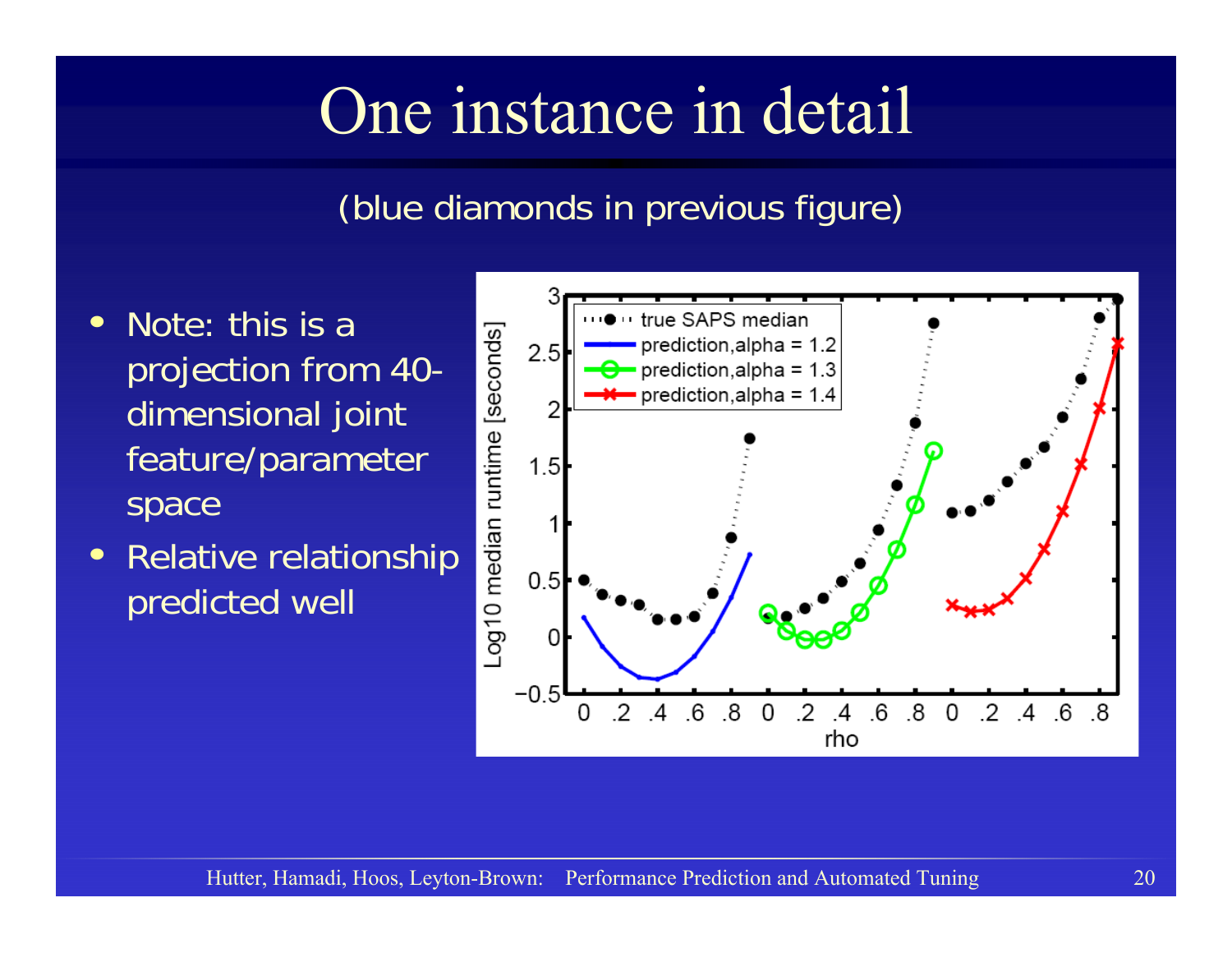## Automated parameter setting: results

| Algo        | Data Set               | Speedup over<br>default params | Speedup over best fixed<br>params for data set |
|-------------|------------------------|--------------------------------|------------------------------------------------|
| $Nov^{+}$   | unstructured           | 0.90                           | 0.90                                           |
| $Nov^{+}$   | structured             | 257                            | 0.94                                           |
| $Nov^{+}$   | mixed                  | 15                             | 10                                             |
| <b>SAPS</b> | unstructure            | Not the best<br>2.9            | 1.05                                           |
| <b>SAPS</b> | structured             | algorithm to<br>2.3            | 0.98                                           |
| <b>SAPS</b> | $\leq t$ une;<br>mixed | 2.31                           | have one ?                                     |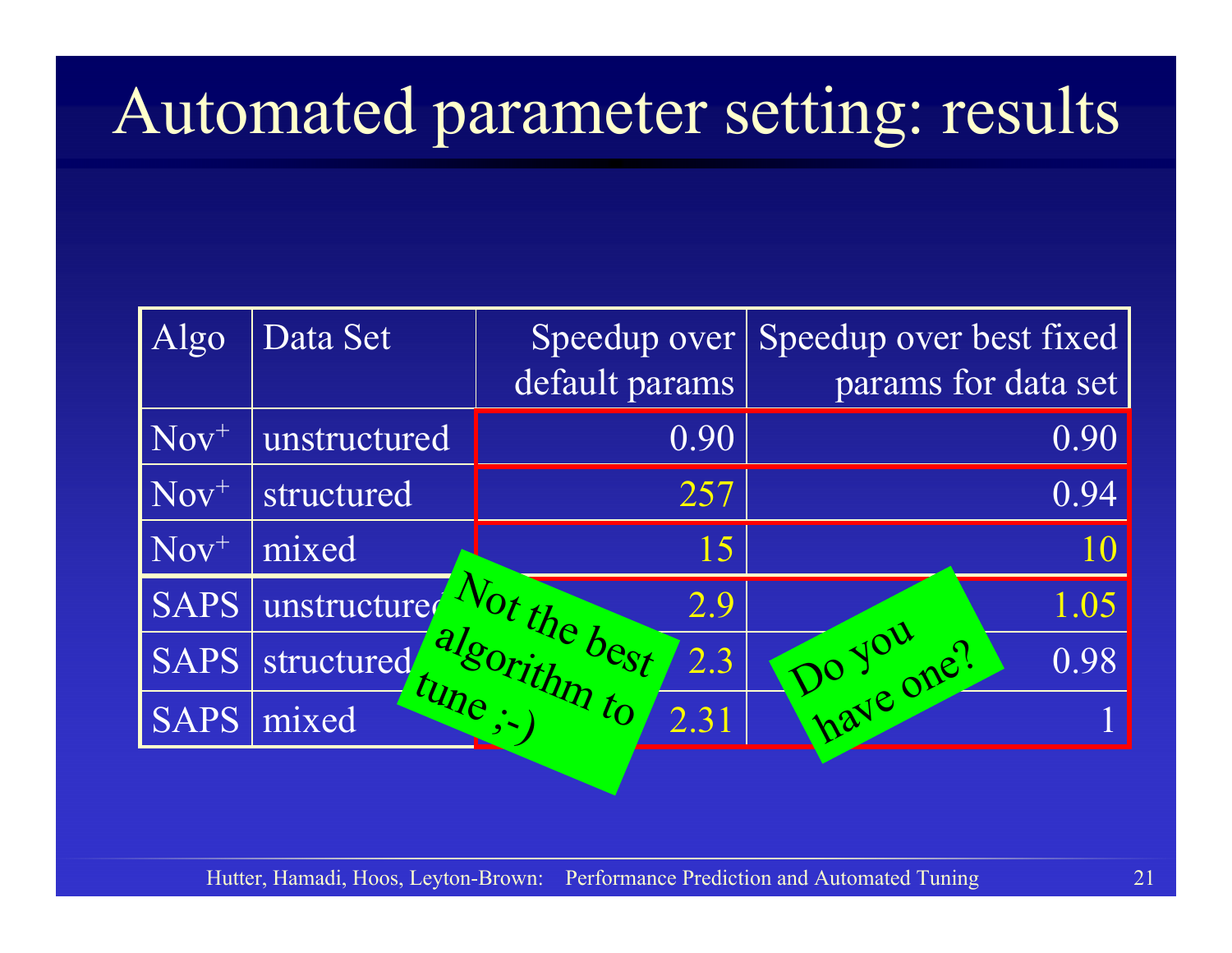## Results for Novelty<sup>+</sup> on Mixed



#### Compared to best fixed parameters

#### Compared to random parameters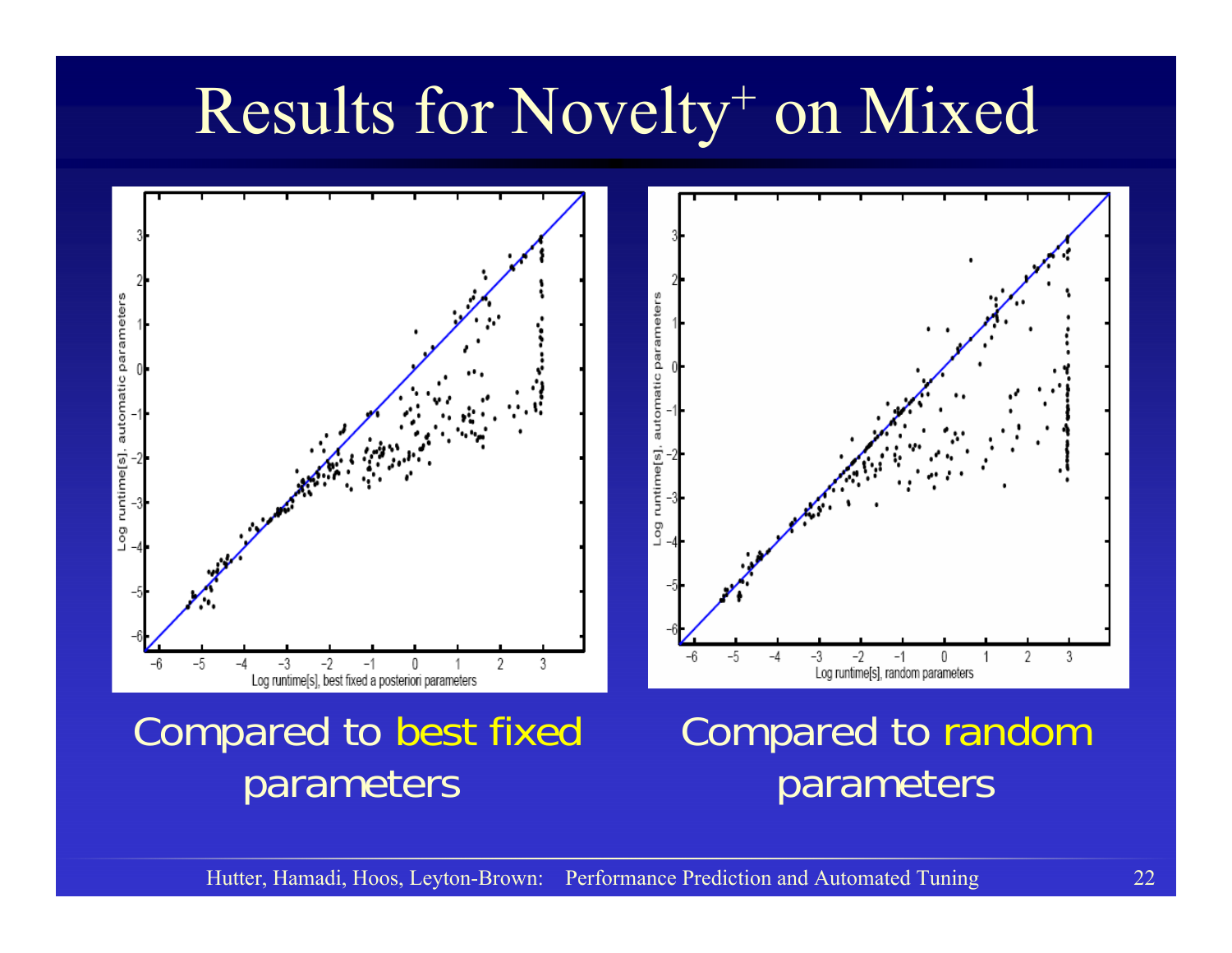## Overview

- Previous work on empirical hardness models [Leyton-Brown, Nudelman et al. '02 & '04]
- EH models for randomized algorithms
- EH models for parametric algorithms
- Automatic tuning based on these
- Ongoing Work and Conclusions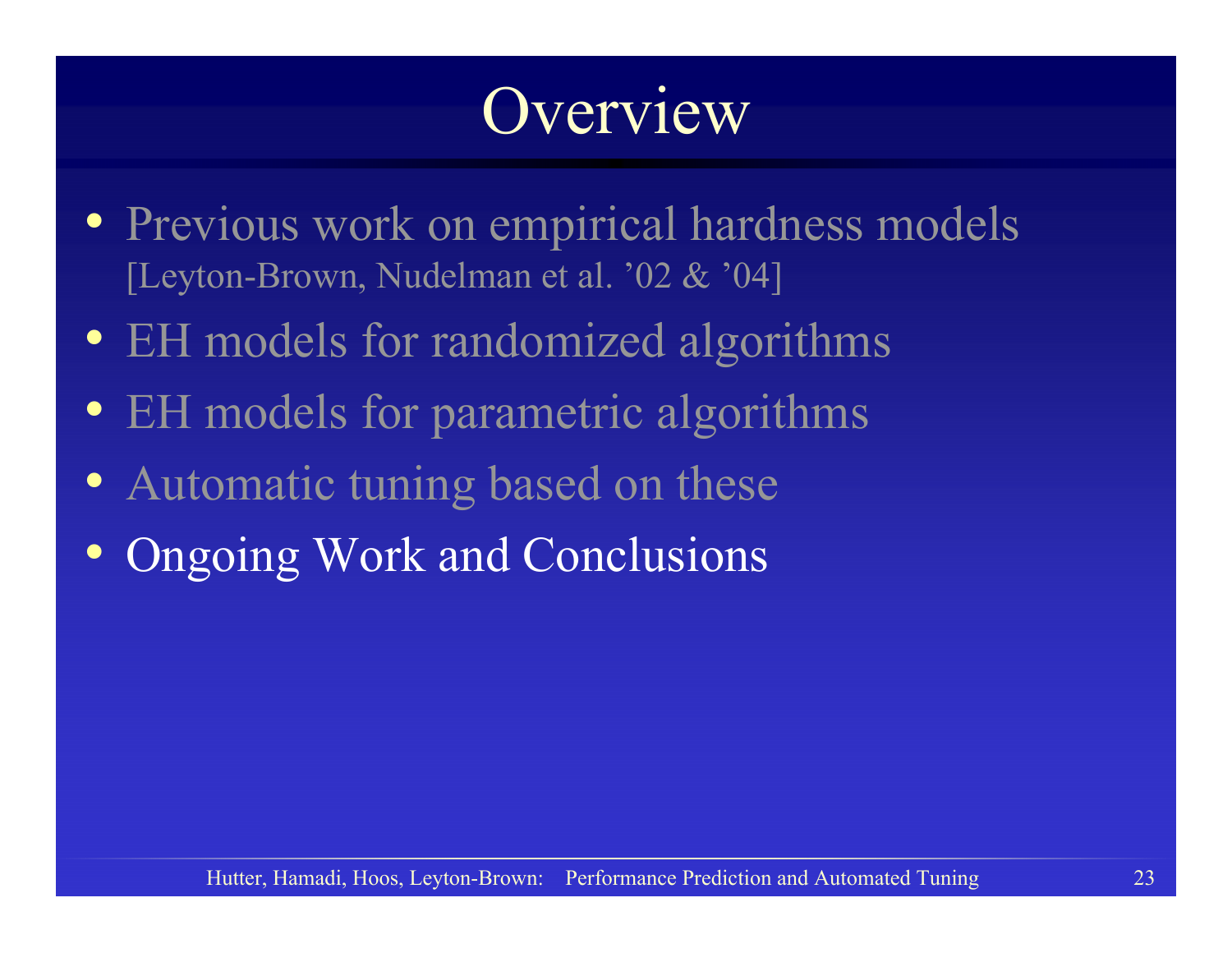# Ongoing work

#### •Uncertainty estimates

- Bayesian linear regression vs. Gaussian processes
- GPs are better in predicting uncertainty

#### • Active Learning



- **For many problems, cannot try all parameter combinations**
- П Dynamically choose best parameter configurations to train on
- $\bullet$  Want to try more problem domains (do you have one?)
	- $\blacksquare$ Complete parametric SAT solvers
	- П Parametric solvers for other domains (need features)
	- $\blacksquare$ Optimization algorithms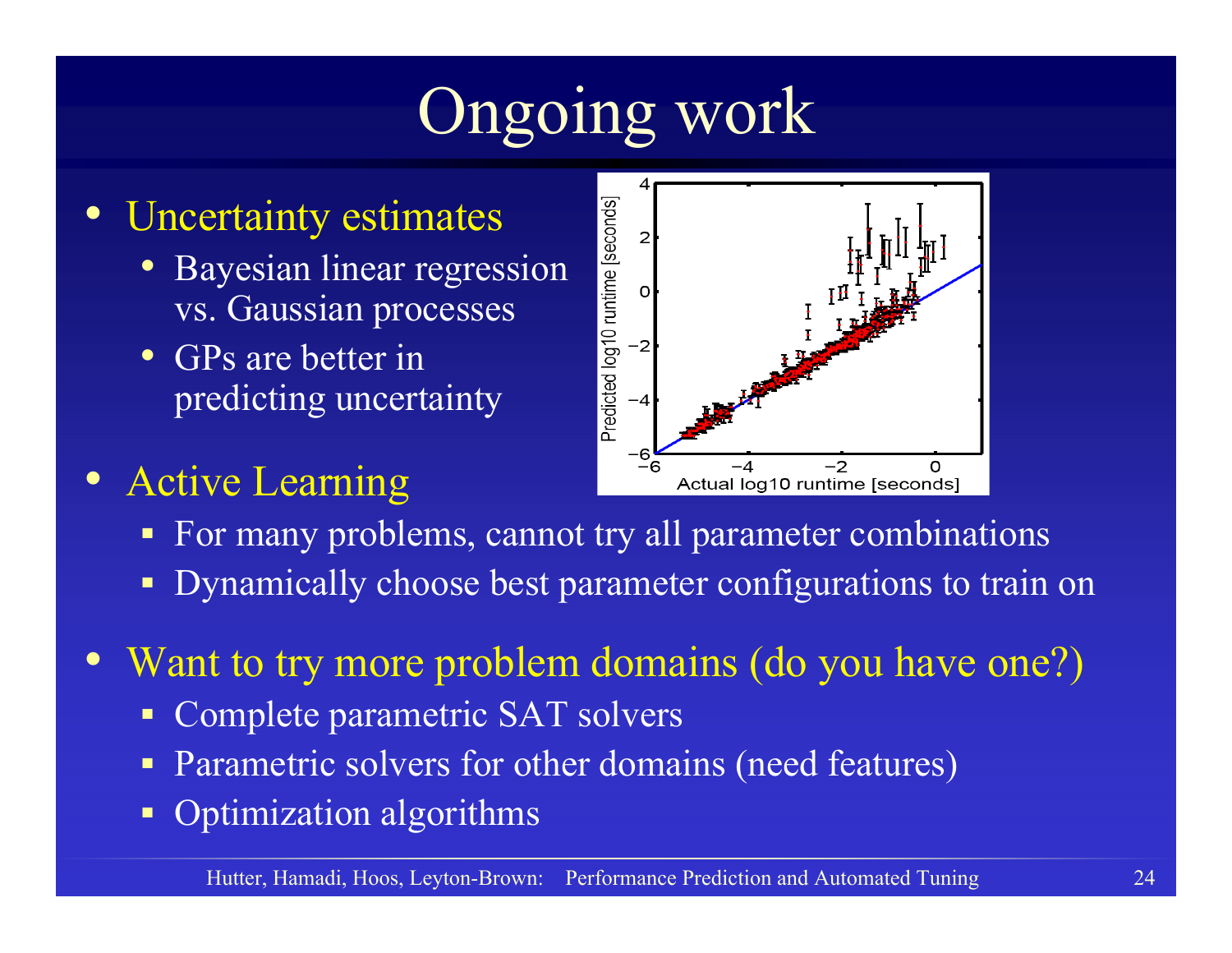#### Conclusions

- Performance Prediction
	- **Empirical hardness models can predict the run-times of** randomized, incomplete, parameterized, local search algorithms
- Automated Tuning
	- We automatically find parameter settings that are better than defaults
	- Sometimes better than the best possible fixed setting
- There's no free lunch
	- × Long initial training time
	- Need domain knowledge to define features for a domain (only once per domain)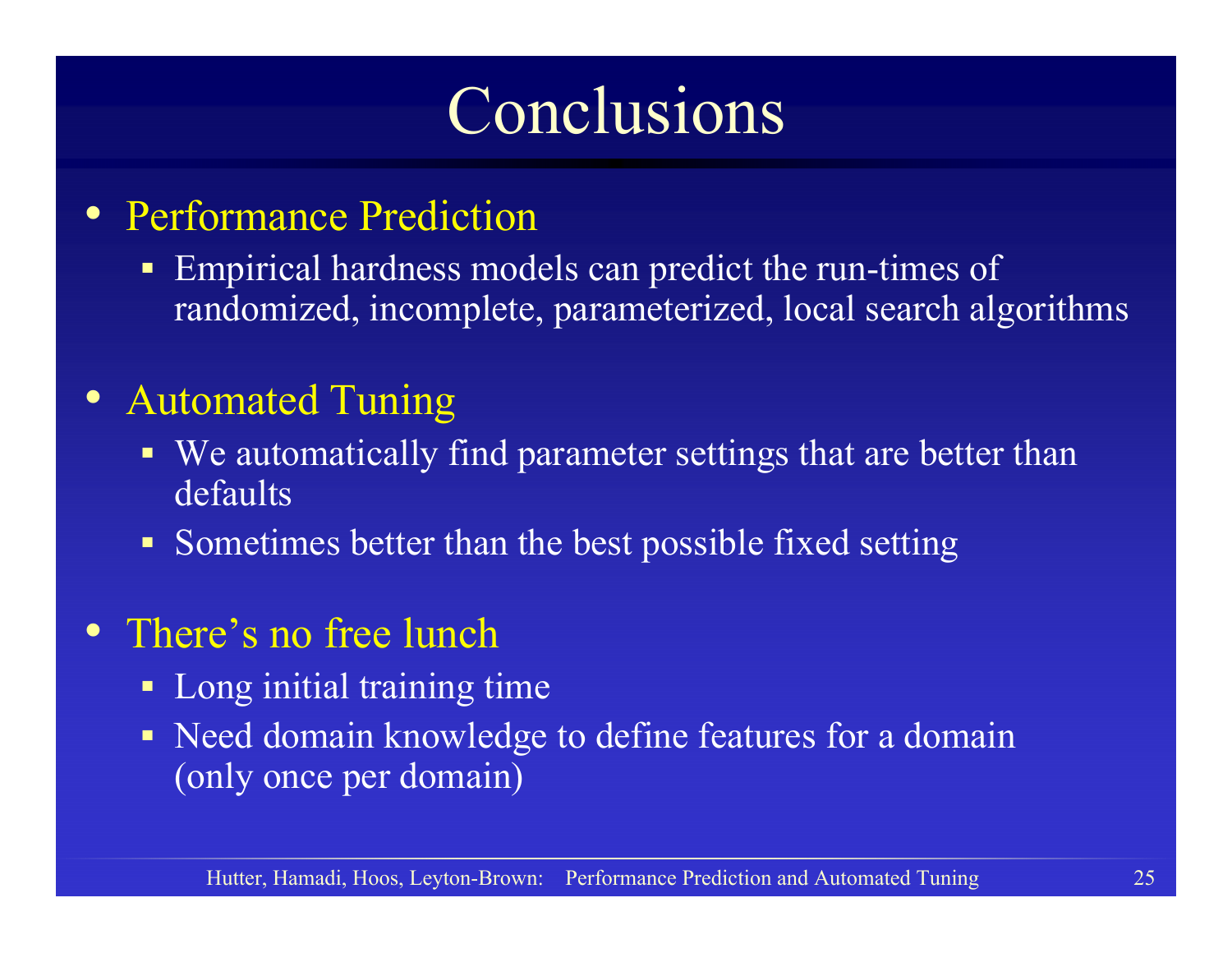

The End

#### • Thanks to

- $\blacksquare$  Holger Hoos, Kevin Leyton-Brown, Youssef Hamadi
- **Reviewers for helpful comments**
- You for your attention  $\odot$



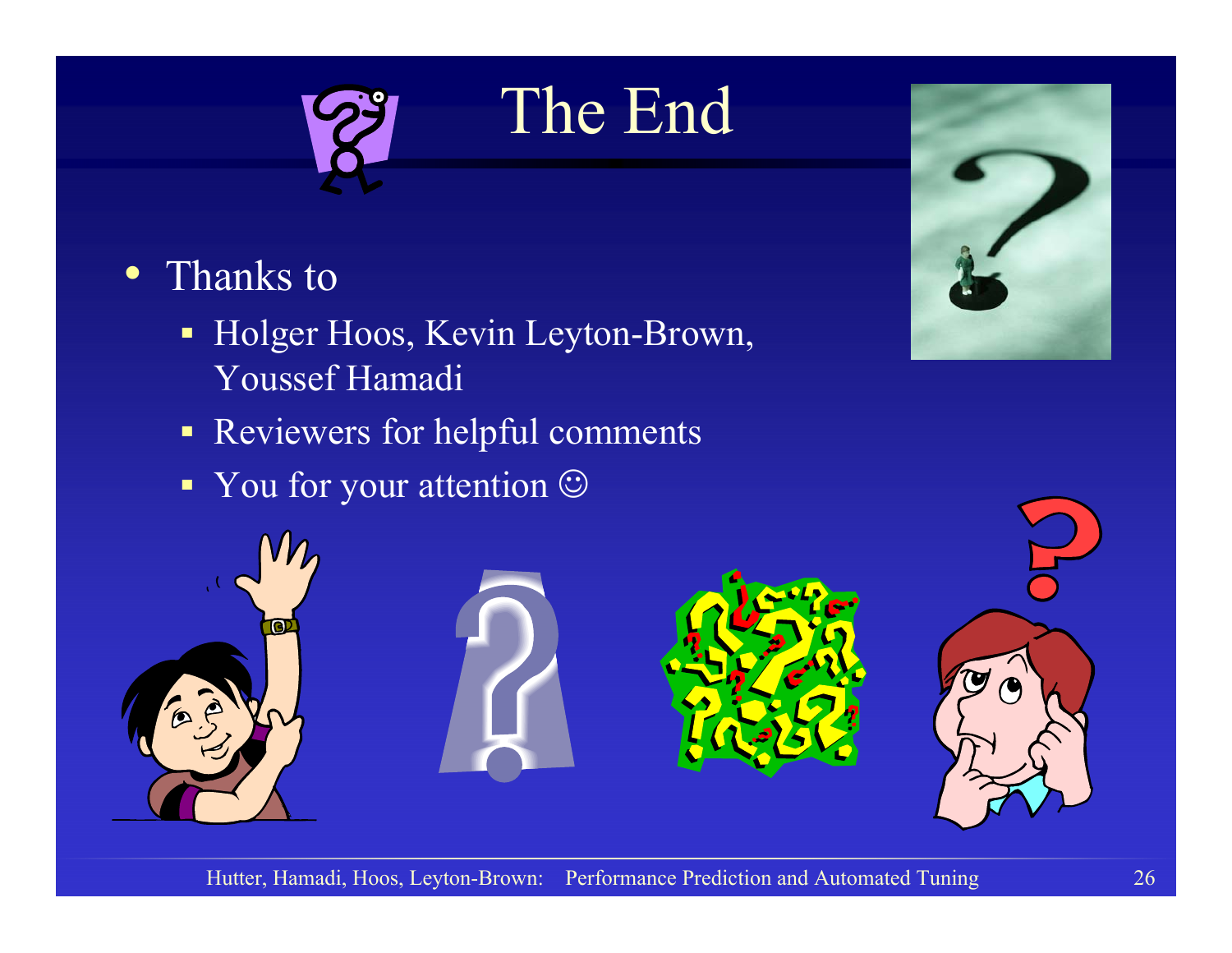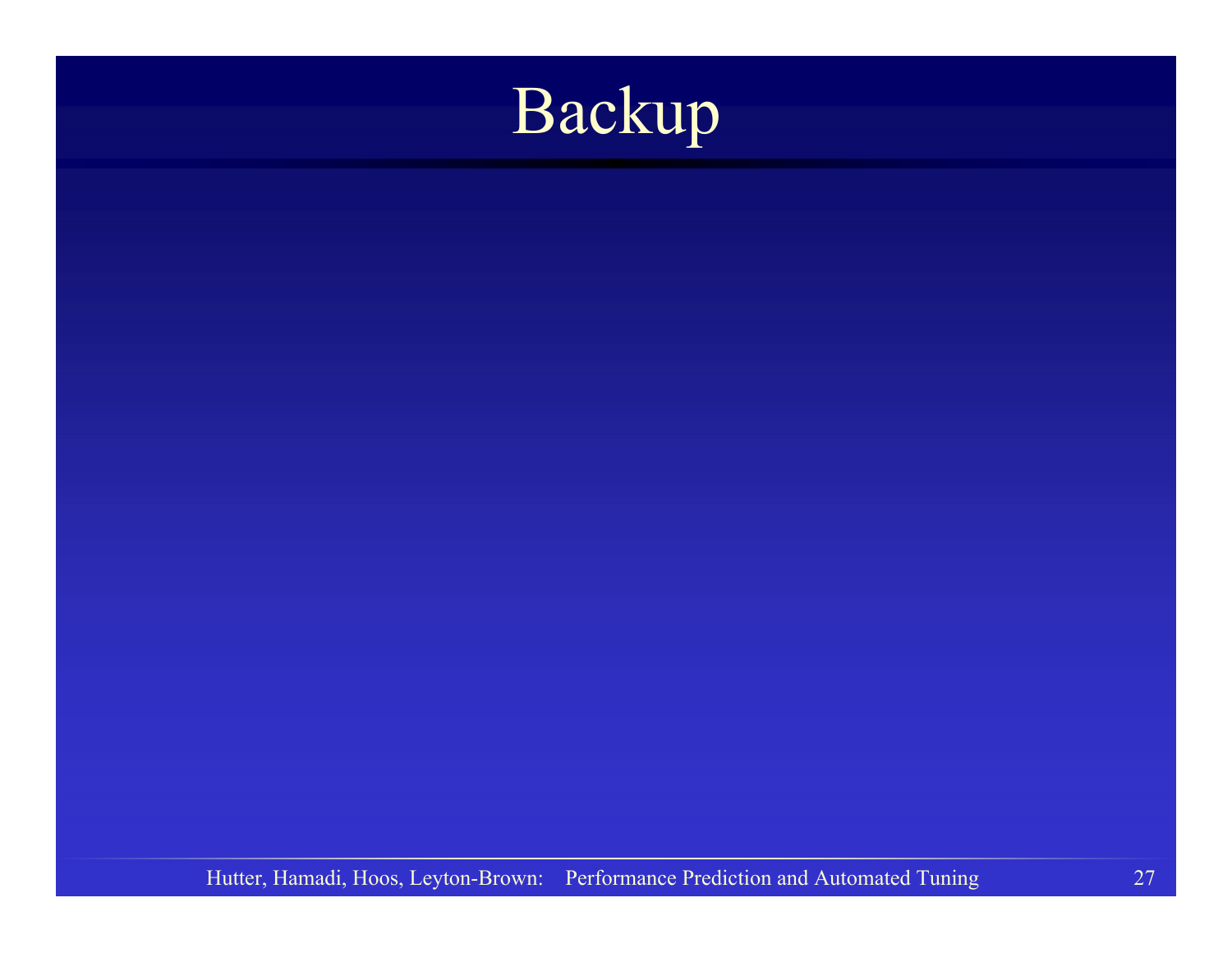#### Experimental setup: solvers

- Two SAT solvers
	- Novelty<sup>+</sup> (WalkSAT variant)
		- -Adaptive version won SAT04 random competition
		- Six values for noise between 0.1 and 0.6
	- SAPS (Scaling and Probabilistic Smoothing)
		- $\mathcal{L}_{\mathcal{A}}$ Second in above competition
		- All 30 combinations of
			- $\div$  3 values for  $\alpha$  between 1.2 and 1.4
			- $\div 10$  values for  $\rho$  between 0 and 0.9
- Runs cut off after 15 minutes

Cutoff is interesting (previous talk), but orthogonal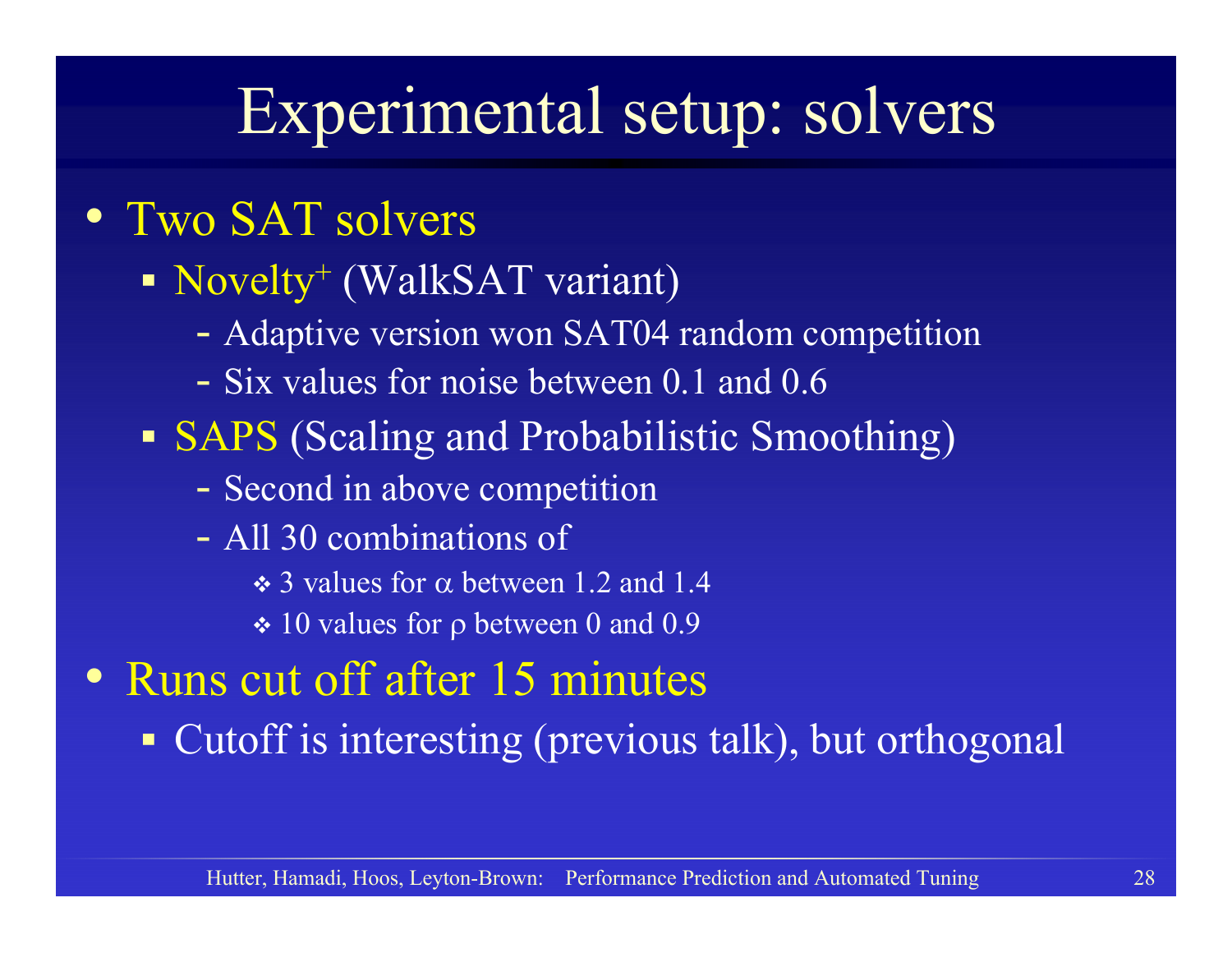# Experimental setup: benchmarks

- Unstructured distributions:
	- SAT04: two generators from SAT04 competition, random
	- $\blacksquare$ CV-fix: uf400 with c/v ratio 4.26
	- $\blacksquare$ CV-var: uf400 with c/v ratio between 3.26 and 5.26
- Structured distributions:
	- QWH: quasi groups with holes, 25% to 75% holes
	- SW-GCP: graph colouring based on small world graphs
	- QCP: quasi group completion, 25% to 75% holes
- Mixed: union of QWH and SAT04
- All data sets split 50:25:25 for train/valid/test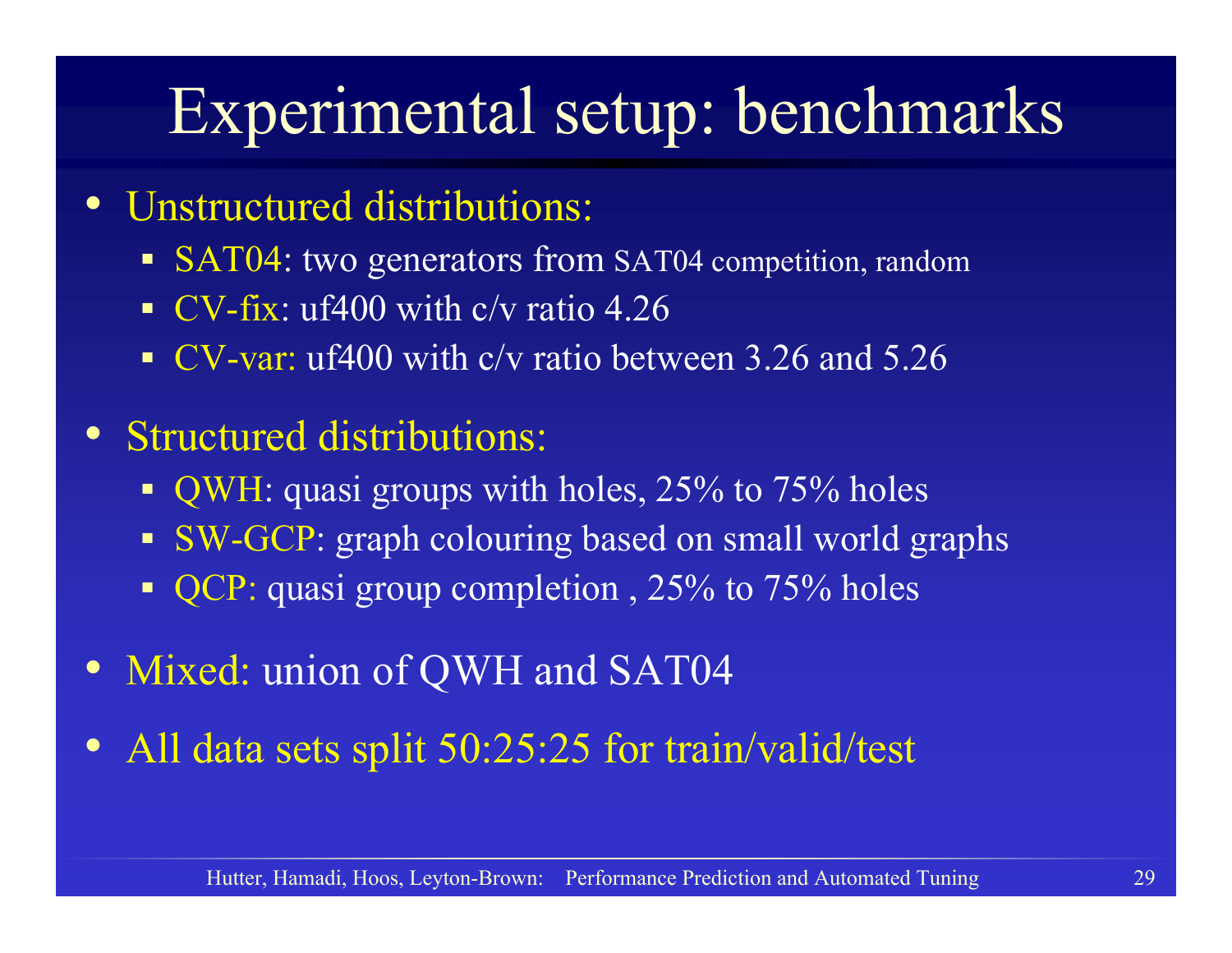## Predicting median run-time

#### Median runtime of SAPS on CV-fix





#### Prediction based on 100 runs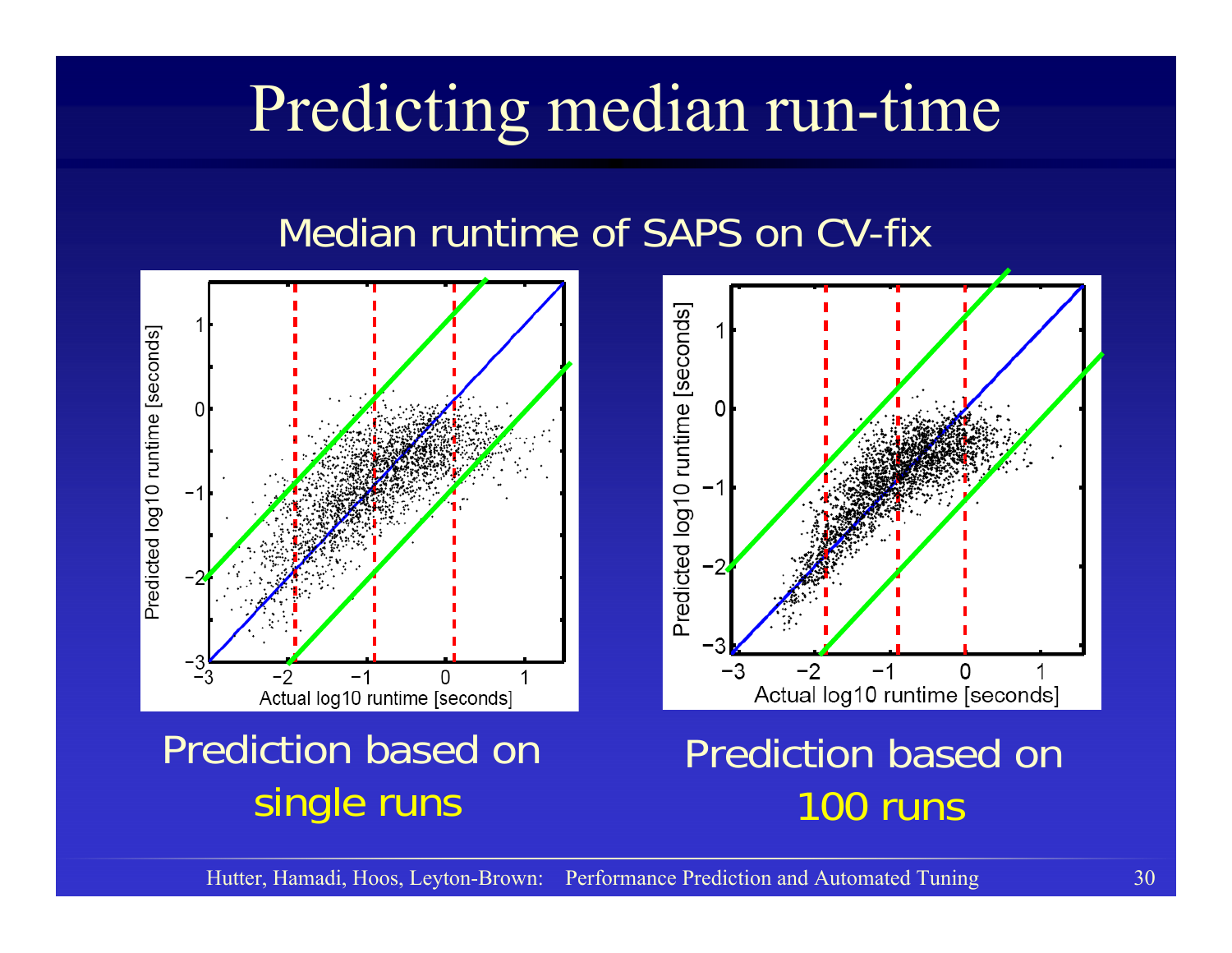#### Automatic tuning

- Algorithm design: new algorithm/application A lot of time is spent for parameter tuning
- Algorithm analysis: comparability
	- If algorithm A faster than algorithm B because they spent more time tuning it ?  $\odot$
- Algorithm use in practice
	- Want to solve MY problems fast, not necessarily the ones the developers used for parameter tuning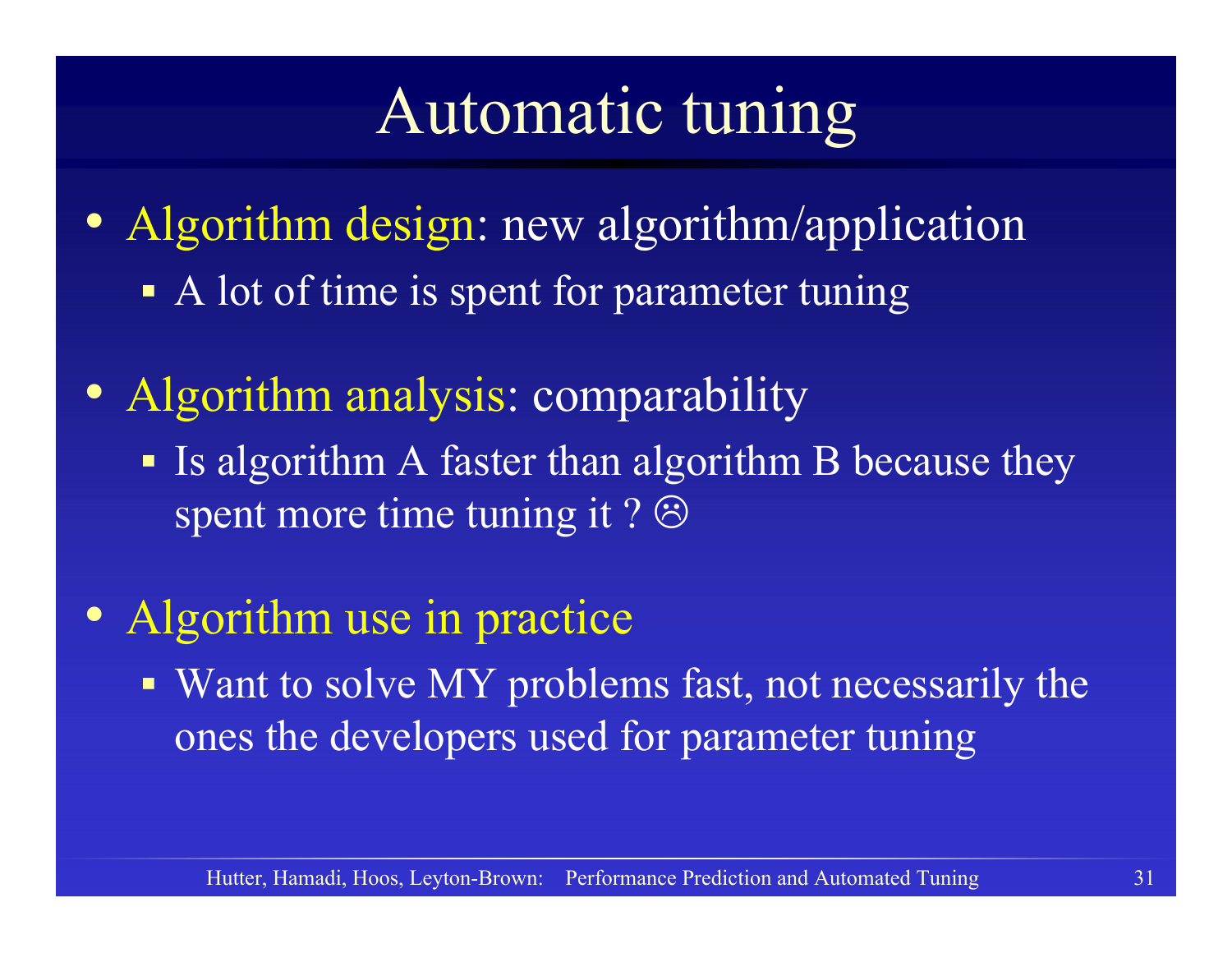# Examples of parameters

- $\bullet$ Tree search
	- Variable/value heuristic
	- $\blacksquare$ Propagation
	- $\blacksquare$ Whether and when to restart
	- How much learning
- Local search
	- Noise parameter
	- $\blacksquare$ Tabu length in tabu search
	- $\blacksquare$ Strength of penalty increase and decrease in DLS
	- $\blacksquare$ Pertubation, acceptance criterion, etc. in ILS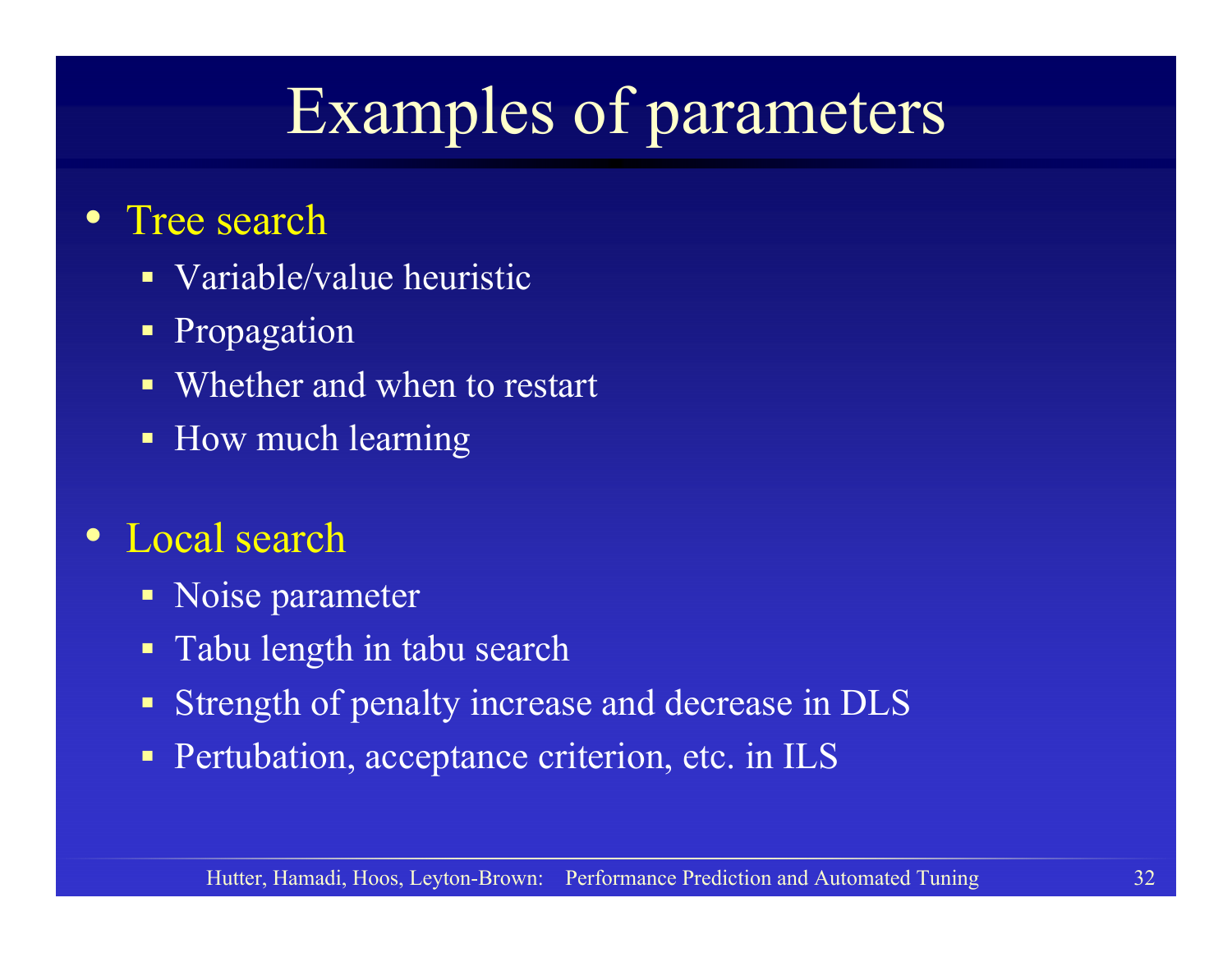## Which features are most important?

- $\bullet$  Results consistent with those for deterministic treesearch algorithms
	- Graph-based and DPLL-based features
	- $\blacksquare$ Local search probes are even more important here
- Only very few features needed for good models
	- **Previously observed for all-sat data [Nudelman et al. '04]**
	- A single quadratic basis function is often almost as good as the best feature subset
	- Strong correlation between features
	- Many choices yield comparable performance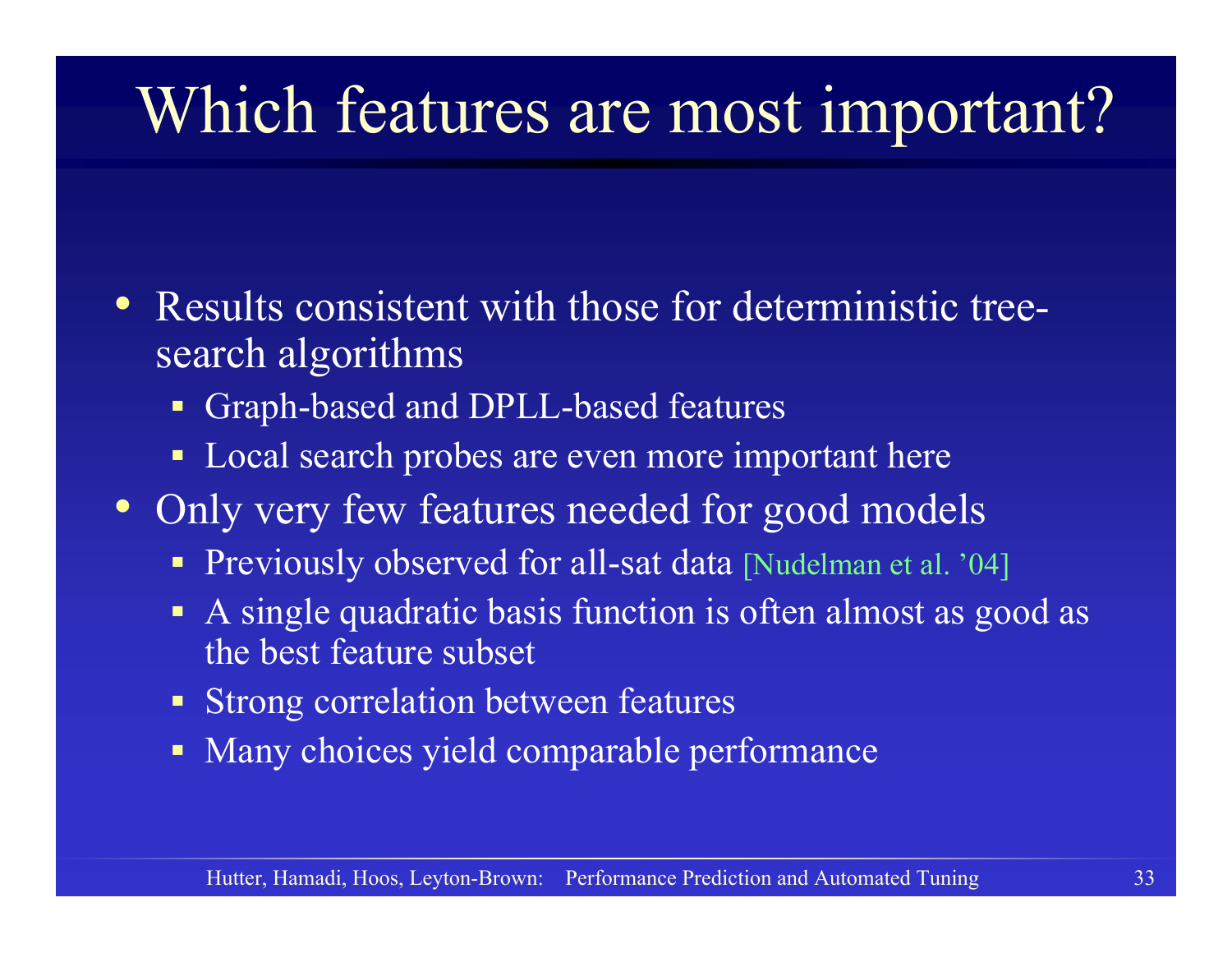#### Algorithm selection based on EH models

- Given portfolio of n different algorithms  $A^1,...,A^n$ 
	- Pick best algorithm for each instance
	- E.g. satzilla
- Training:
	- Learn n separate functions f $\mathbf f\colon$  features  $\rightarrow$  runtime of algorithm j
- Test (for each new instance  $s_{t+1}$ ):
	- Predict runtime  $y^{j}_{t+1} = f^{j}(\phi_{t+1})$  for each algorithm
	- $\blacksquare$ Choose algorithm  $A^{j}$  with minimal  $y^{j}_{t+1}$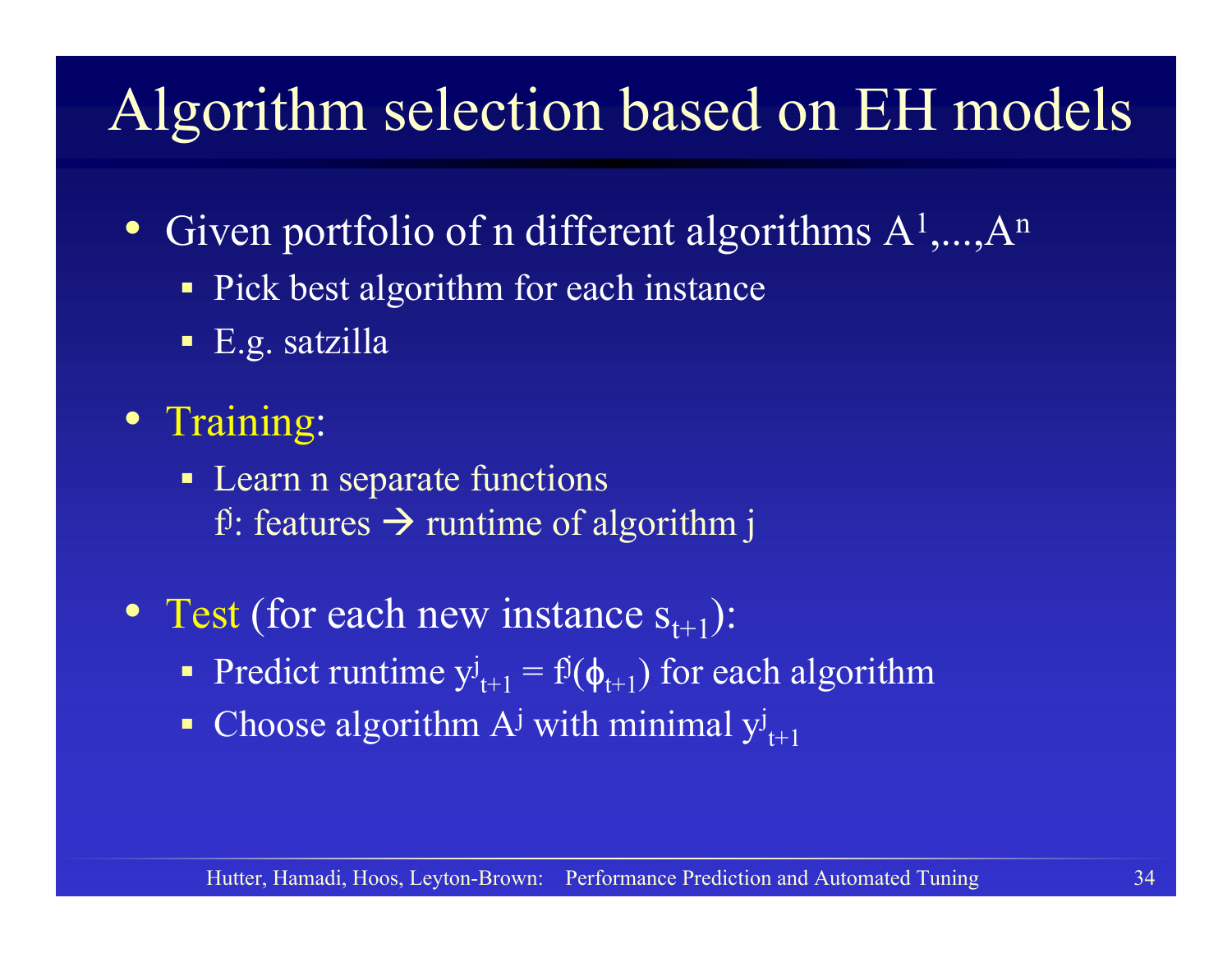## Experimental setup: solvers

- Two SAT solvers
	- Novelty<sup>+</sup> (WalkSAT variant)
		- Default noise setting  $0.5$  (=50%) for unstructured instances
		- $\mathcal{L}_{\mathcal{A}}$ Noise setting 0.1 used for structured instances
	- SAPS (Scaling and Probabilistic Smoothing)
		- $\mathcal{L}_{\mathcal{A}}$ - Default setting (alpha, rho) =  $(1.3, 0.8)$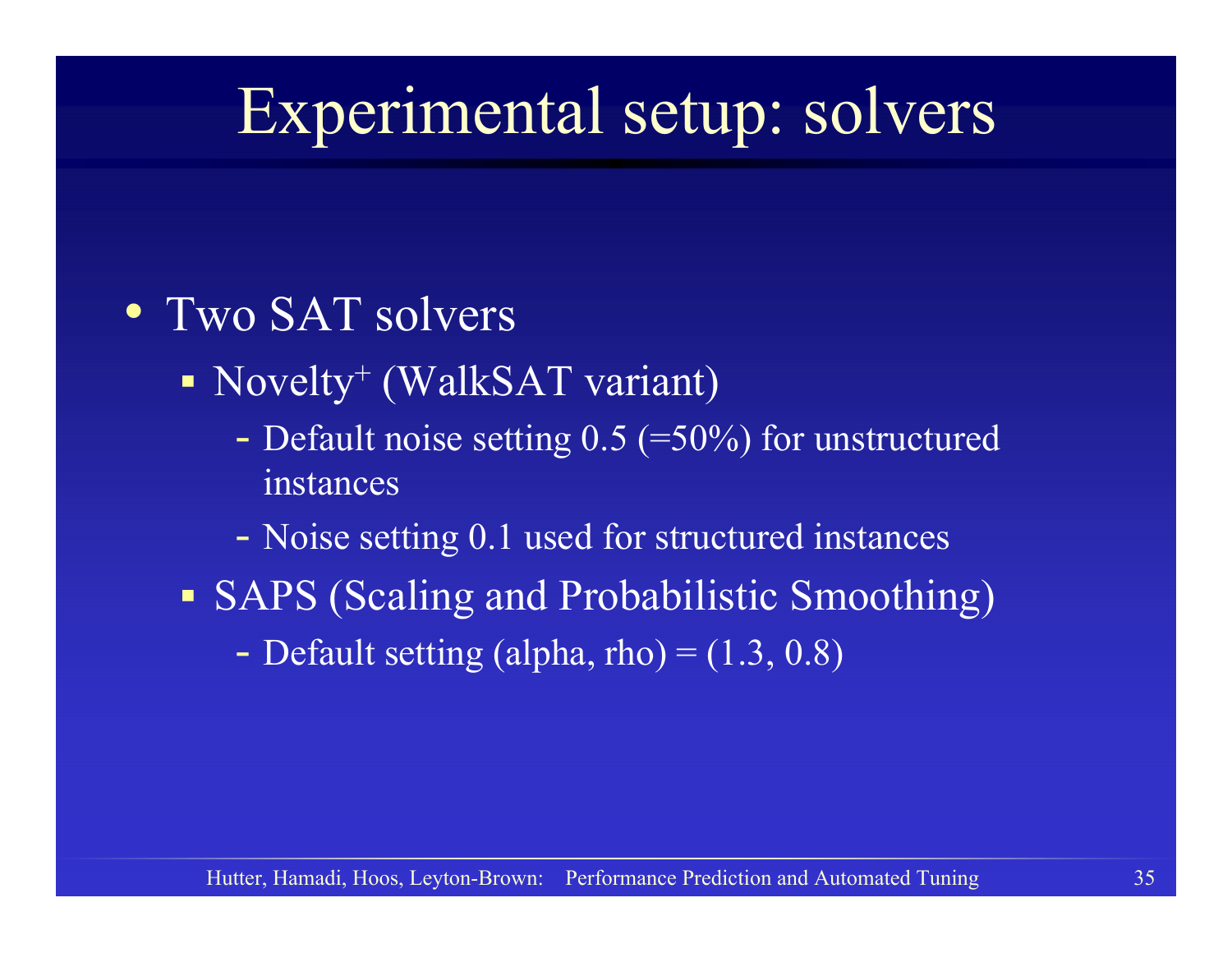## Results for Novelty<sup>+</sup> on Mixed

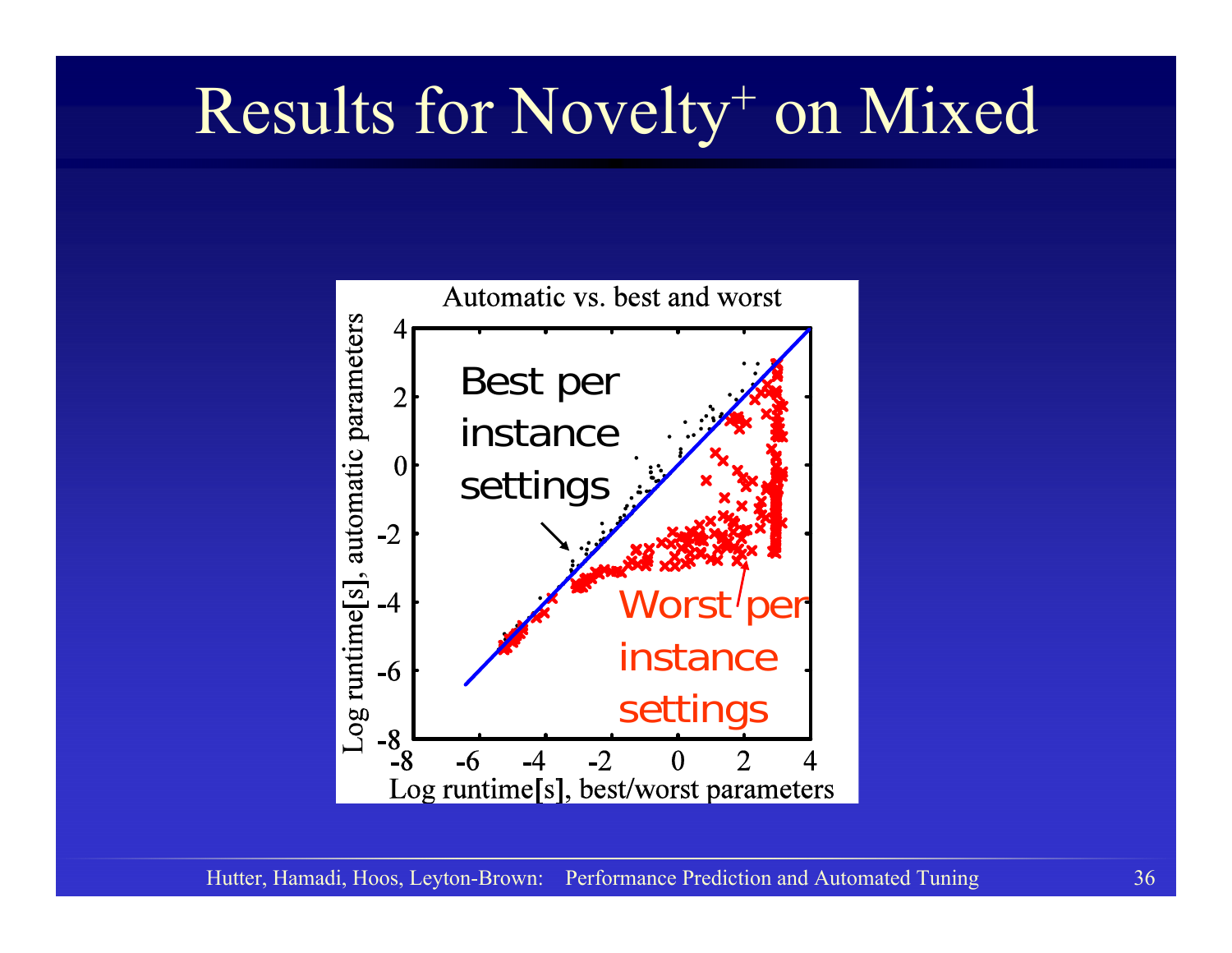#### Related work in automated parameter tuning

- $\bullet$ Best default parameter setting for instance set
	- $\blacksquare$ Racing algorithms [Birattari et al. '02]
	- $\blacksquare$ Local search in parameter space [Hutter '04]
	- г Fractional experimental design [Adenso-Daz & Laguna '05]
- Best parameter setting per instance: algorithm selection/ algorithm configuration
	- Estimate size of DPLL tree for some algos, pick smallest [Lobjois and Lemaître, '98]
	- **Previous work in empirical hardness models** [Leyton-Brown, Nudelman et al. '02 & '04]
	- г ■ Auto-WalkSAT [Patterson & Kautz '02]
- $\bullet$ Best sequence of operators / changing search strategy during the search
	- Reactive search [Battiti et al,  $05$ ]
	- ٠ Reinforcement learning [Lagoudakis & Littman, '01 & '02]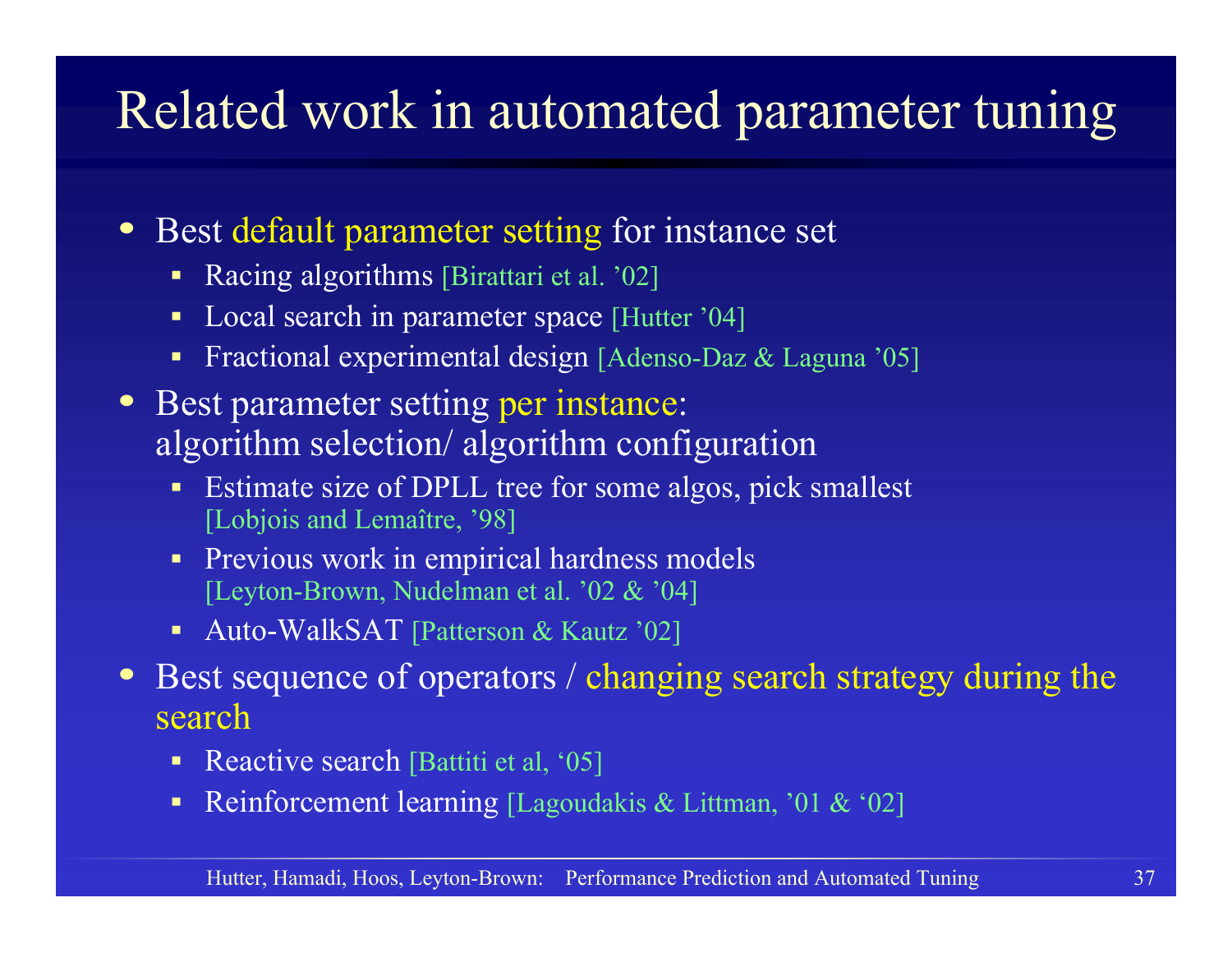#### Parameter setting based on runtime prediction

- Learn a function that predicts runtime from instance features and algorithm parameter settings (like before)
- Given a new instance
	- Compute the features (they are fix)
	- **Search for the parameter setting that minimizes** predicted runtime for these features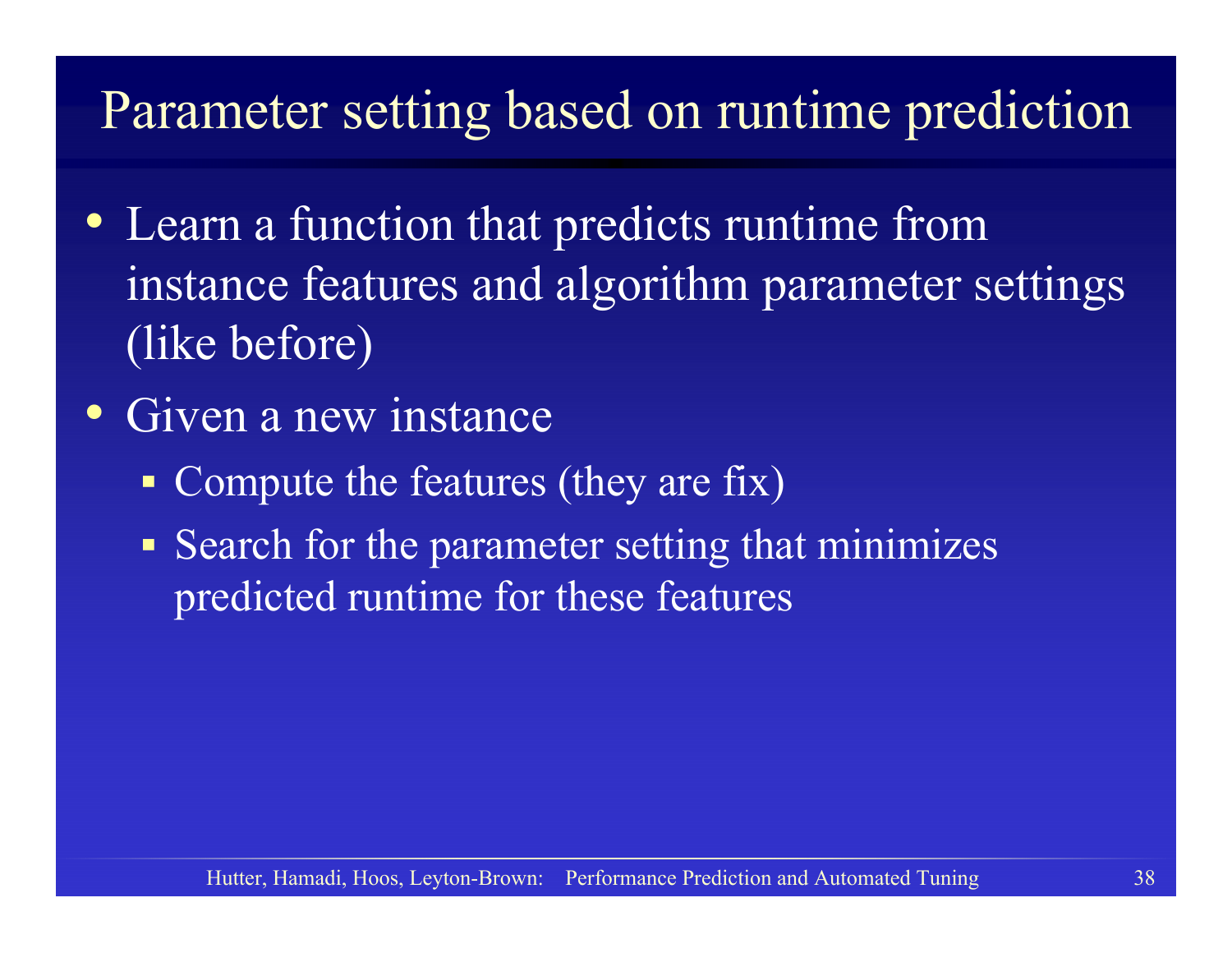#### Related work: best default parameters

- Find single parameter setting that minimizes expected runtime for a whole class of problems
- Generate special purpose code [Minton '93]
- Minimize estimated error [Kohavi & John '95]
- Racing algorithm [Birattari et al. '02]
- Local search [Hutter '04]
- Experimental design [Adenso-Daz & Laguna '05]
- Decision trees [Srivastava & Mediratta, '05]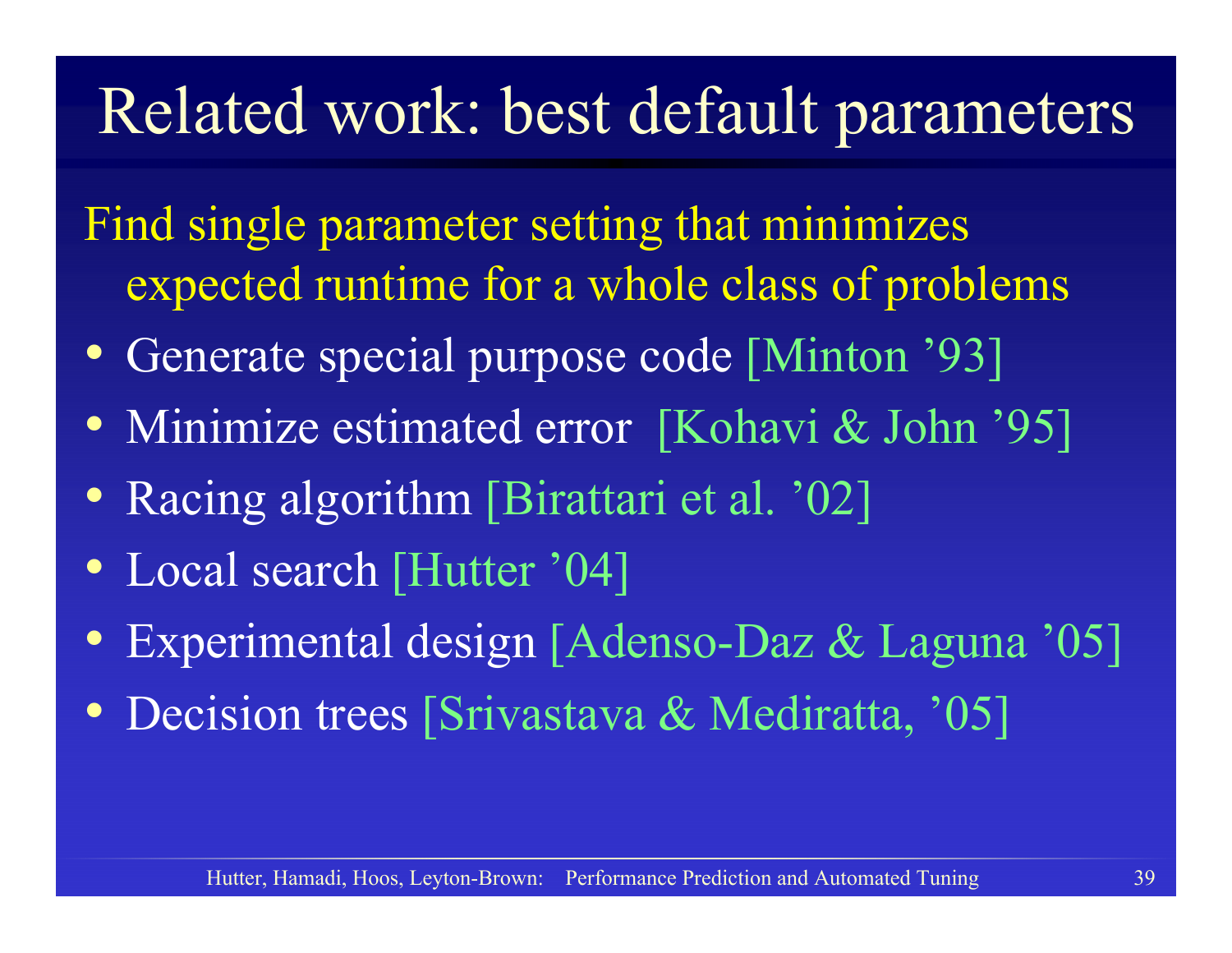#### Related work: per-instance selection

- Examine instance, choose algorithm that will work well for it
- Estimate size of DPLL search tree for each algorithm [Lobjois and Lemaître, '98]
- [Sillito '00]
- Predict runtime for each algorithm [Leyton-Brown, Nudelman et al. '02 & '04]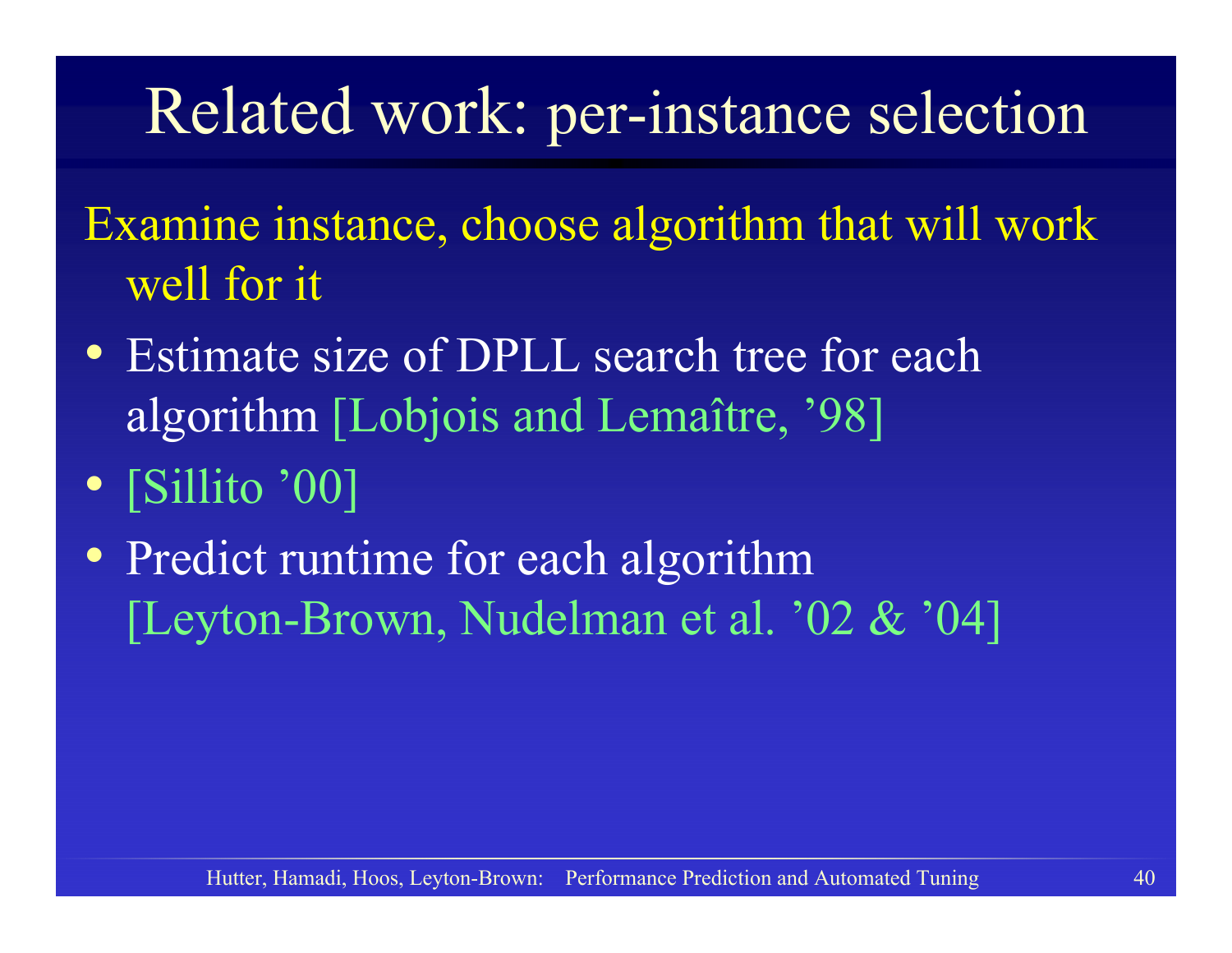#### Performance Prediction

- Vision: situational awareness in algorithms
	- When will the current algorithm be done?
	- How good a solution will it find?
- A first step: instance-aware algorithms
	- **Before you start: how long will the algorithm take?** 
		- Randomized  $\rightarrow$  whole run-time distribution
	- **For different parameter settings** 
		- -Can pick the one with best predicted performance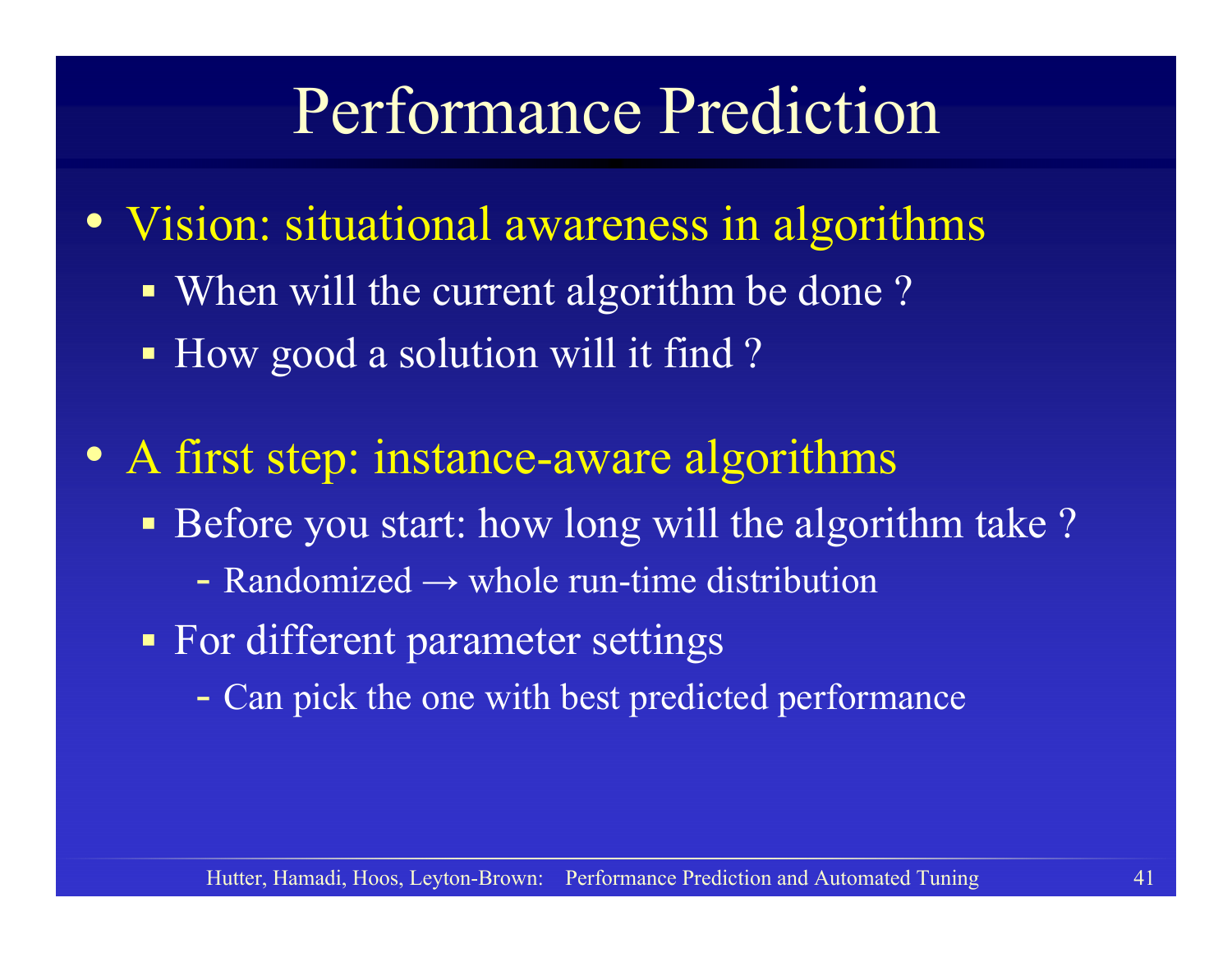# Automated parameter setting: resultsold

| Algo        | Data Set       | Speedup over<br>default params | Speedup over best fixed<br>params for data set |
|-------------|----------------|--------------------------------|------------------------------------------------|
| $Nov^{+}$   | unstructured   | 0.89                           | 0.89                                           |
| $Nov^{+}$   | structured     | 177                            | 0.91                                           |
| $Nov^{+}$   | mixed          | 13                             | 10.72                                          |
| <b>SAPS</b> | unstructure    | Not the best<br>$\overline{2}$ | 1.07                                           |
| <b>SAPS</b> | structured     | algorithm to<br>$\overline{2}$ | 0.93                                           |
| <b>SAPS</b> | tune;<br>mixed | 1.91                           | have one ?<br>0.93                             |